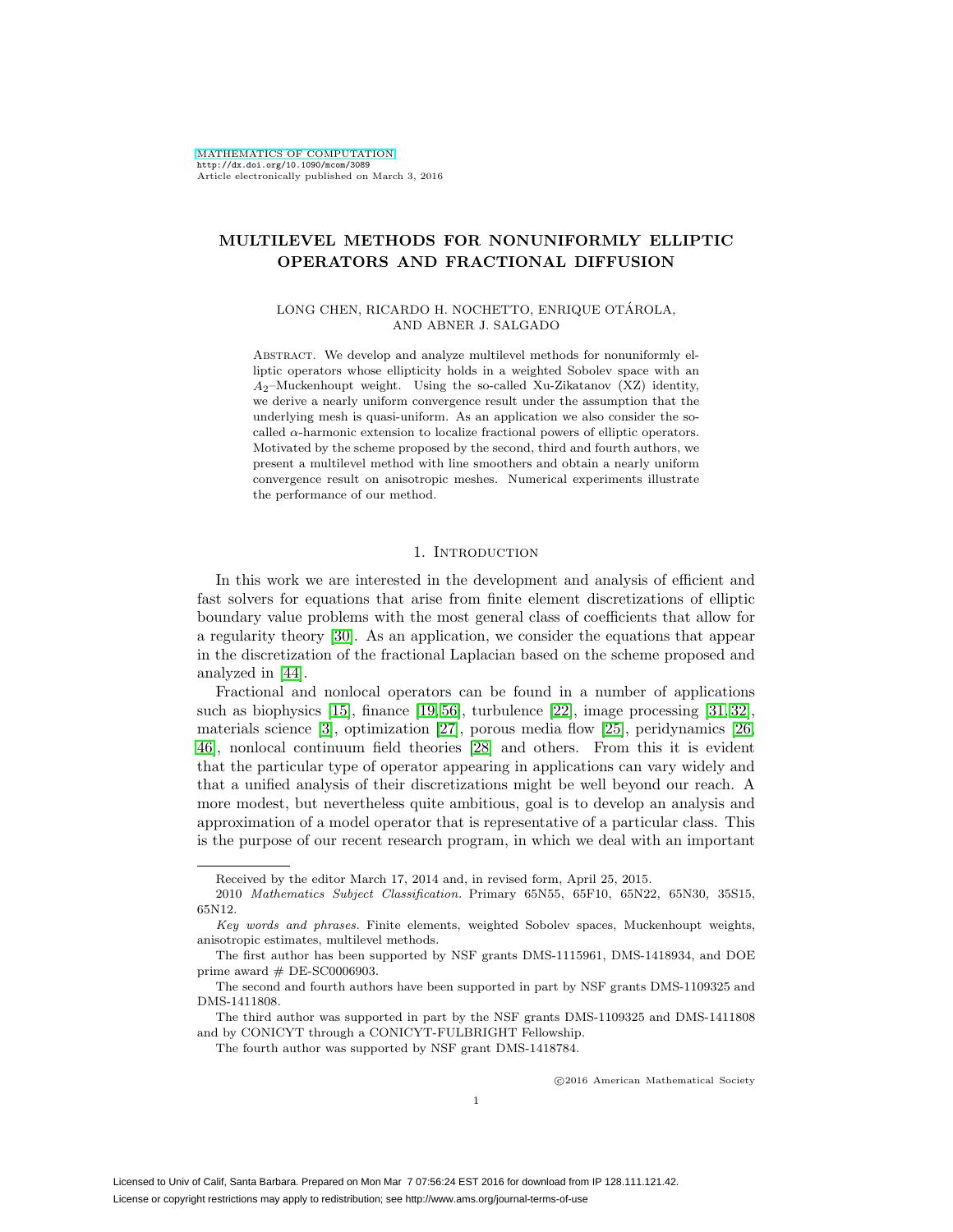nonlocal operator: fractional powers of the Dirichlet Laplace operator  $(-\Delta)^s$ , with  $s \in (0, 1)$ , which for convenience we will simply call the fractional Laplacian.

In previous work [\[44\]](#page-23-1) we proposed a discretization technique for this operator and provided an a priori error analysis for it. In this paper, we shall be interested in fast multilevel methods for the approximate solution of the discrete problems that arise from the discretization of the fractional Laplacian. In other words, we shall be concerned with efficient solution techniques for discretizations of the following problem. Let  $\Omega$  be an open and bounded subset of  $\mathbb{R}^n$  ( $n \geq 1$ ), with boundary  $\partial \Omega$ . Given  $s \in (0,1)$  and a smooth enough function f, find u such that

<span id="page-1-0"></span>(1.1) 
$$
(-\Delta)^s u = f, \text{ in } \Omega, \quad u = 0, \text{ on } \partial\Omega.
$$

The fractional Laplacian is a nonlocal operator (see [\[16,](#page-22-4) [17,](#page-22-5) [42\]](#page-23-8)), which is one of the main difficulties in studying and solving problem [\(1.1\)](#page-1-0). To localize it, Caffarelli and Silvestre showed in [\[17\]](#page-22-5) that any power of the fractional Laplacian in  $\mathbb{R}^n$  can be determined as a Dirichlet-to-Neumann operator via an extension problem on the upper half-space  $\mathbb{R}^{n+1}_+$ . For a bounded domain  $\Omega$ , this result has been adapted in [\[18,](#page-22-6) [50\]](#page-24-1), thus obtaining an extension problem which is now posed on the semiinfinite cylinder  $C = \Omega \times (0, \infty)$ . This extension is the following mixed boundary value problem:

<span id="page-1-1"></span>(1.2) div 
$$
(y^{\alpha}\nabla\mathcal{U})=0
$$
, in  $\mathcal{C}$ ,  $\mathcal{U}=0$ , on  $\partial_L \mathcal{C}$ ,  $\frac{\partial \mathcal{U}}{\partial \nu^{\alpha}}=d_s f$ , on  $\Omega \times \{0\}$ ,

where  $\partial_L C = \partial \Omega \times [0, \infty)$  denotes the lateral boundary of C, and

(1.3) 
$$
\frac{\partial \mathcal{U}}{\partial \nu^{\alpha}} = - \lim_{y \to 0^+} y^{\alpha} \partial_y \mathcal{U}
$$

is the the so-called conormal exterior derivative of  $\mathcal U$  with  $\nu$  being the unit outer normal to C at  $\Omega \times \{0\}$ . The parameter  $\alpha$  is defined as

(1.4) 
$$
\alpha = 1 - 2s \in (-1, 1).
$$

Finally,  $d_s$  is a positive normalization constant which depends only on  $s$ ; see [\[17\]](#page-22-5) for details. We will call y the *extended variable* and the dimension  $n+1$  in  $\mathbb{R}^{n+1}_+$ the extended dimension of problem [\(1.2\)](#page-1-1).

The following simple strategy to find the solution of [\(1.1\)](#page-1-0) has been proposed and analyzed in  $[44]$ : given a sufficiently smooth function f we solve  $(1.2)$ , thus obtaining a function  $\mathscr{U} = \mathscr{U}(x', y)$ , and set  $u : x' \in \Omega \mapsto u(x') = \mathscr{U}(x', 0) \in \mathbb{R}$  to obtain the solution of [\(1.1\)](#page-1-0).

For an overview of the existing numerical techniques used to solve problems involving fractional diffusion such as the matrix transference technique and the contour integral method, we refer to [\[44\]](#page-23-1). In addition to [\[44\]](#page-23-1), the recent work of Bonito and Pasciak [\[6\]](#page-22-7) discretizes fractional powers of elliptic operators via the integral formulation for self-adjoint operators discussed, for instance, in [\[5,](#page-22-8) Chapter 10.4].

The main advantage of the algorithm proposed in [\[44\]](#page-23-1) is that we are solving the local problem [\(1.2\)](#page-1-1) instead of dealing with the nonlocal operator  $(-\Delta)^s$  of problem [\(1.1\)](#page-1-0). However, this comes at the expense of incorporating one more dimension into the problem, thus raising the question of how computationally efficient this approach is. A quest for the answer motivates the study of multilevel methods,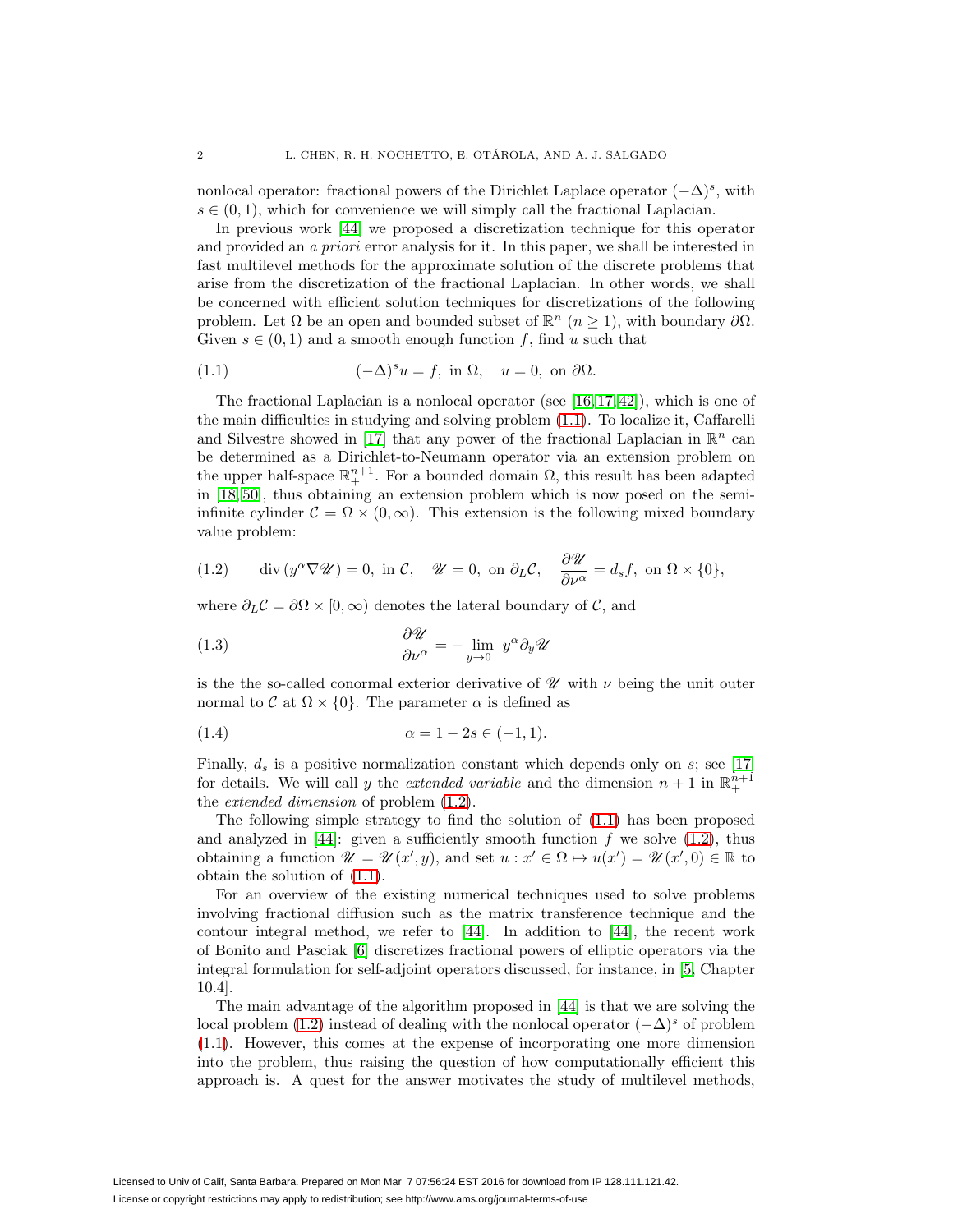since it is known that they are the most efficient techniques for the solution of discretizations of partial differential equations; see [\[12,](#page-22-9) [13,](#page-22-10) [37,](#page-23-9) [53\]](#page-24-2). Multigrid methods for equations of the type [\(1.2\)](#page-1-1), however, are not very well understood.

The purpose of this work is twofold and hinges on the multilevel framework developed in  $[8, 9, 53]$  $[8, 9, 53]$  $[8, 9, 53]$  and the Xu-Zikatanov identity  $[55]$ . First, we show nearly uniform convergence of a multilevel method for a class of general nonuniformly elliptic equations of the form

$$
-\text{div}(\mathcal{A}(x)\nabla u) = f \text{ in } \Omega, \quad u = 0 \text{ on } \partial\Omega,
$$

where the matrix  $\mathcal A$  is elliptic in the following sense:

$$
\omega(x)|\xi|^2 \lesssim \xi^{\mathsf{T}}\mathcal{A}(x)\xi \lesssim \omega(x)|\xi|^2,
$$

for all  $\xi$  and almost every x. Here the relation  $a \leq b$  indicates that  $a \leq Cb$ , with a constant C and  $\omega$  belongs to the so-called Muckenhoupt class  $A_2$ ; see Definition [2.1](#page-4-0) for details. The multilevel meshes are quasi-uniform and point-wise smoothers (e.g., Gauss-Seidel smoother) are used. Second, we derive an almost uniform convergence of a multilevel method for the local problem that arises from our PDE approach to the fractional Laplacian [\(1.2\)](#page-1-1) on anisotropic meshes [\[44,](#page-23-1) [45\]](#page-23-10). For the fractional Laplacian, [\[44\]](#page-23-1) shows that a quasi-uniform mesh cannot yield quasi-optimal error estimates and, consequently, the mesh in the extended dimension must be graded towards the bottom of the cylinder, thus becoming anisotropic. We apply line smoothers over vertical lines in the extended domain and prove that the corresponding multigrid  $\mathcal V$ -cycle converges nearly uniformly. For both problems under consideration, by nearly uniformly we mean that the contraction factor of our multigrid methods depends on the number of levels and thus logarithmically on the problem size. With this level of generality, this seems unavoidable without further assumptions.

At this point we feel compelled to emphasize that although our results are not optimal, we consider the largest possible class of weights. Moreover:

- Muckenhoupt weights are the largest class of weights for which there is a wellestablished regularity theory for elliptic PDEs [\[30\]](#page-23-0).
- The Muckenhoupt condition is not only sufficient but also necessary for the continuity of the Hardy-Littlewood maximal function and singular integral operators of Calderón-Zygmund type  $[41, 43]$  $[41, 43]$ . This is fundamental not only in the aforementioned regularity theory but also in the study of the structural properties of the underlying weighted function spaces.
- Nonuniformly elliptic or weighted problems have been considered in the literature before. For instance, [\[11\]](#page-22-13) proves optimal convergence for a nonuniformly elliptic equation. However, [\[11\]](#page-22-13) hinges on a collection of rather ad hoc assumptions (two dimensions, particular geometry, specific properties of the weight  $\omega$ ), and there is no hint as to how to develop a general theory. In contrast, our results rely solely on membership of  $\omega$  in the class  $A_2$  and are valid in any dimension.
- A related work is [\[36\]](#page-23-13), where the authors show a uniform norm equivalence for a multilevel space decomposition under the assumption that the weight belongs to the smaller class  $A_1$ . Their results and techniques, however, do not apply to our setting since, simply put, an  $A_1$ -weight is "almost bounded", which is too restrictive; see Remark [2.2](#page-4-1) for details. We make no regularity assumption on the weight  $\omega$  and show that our estimates solely depend on the  $A_2$ -constant  $C_{2,\omega}$ .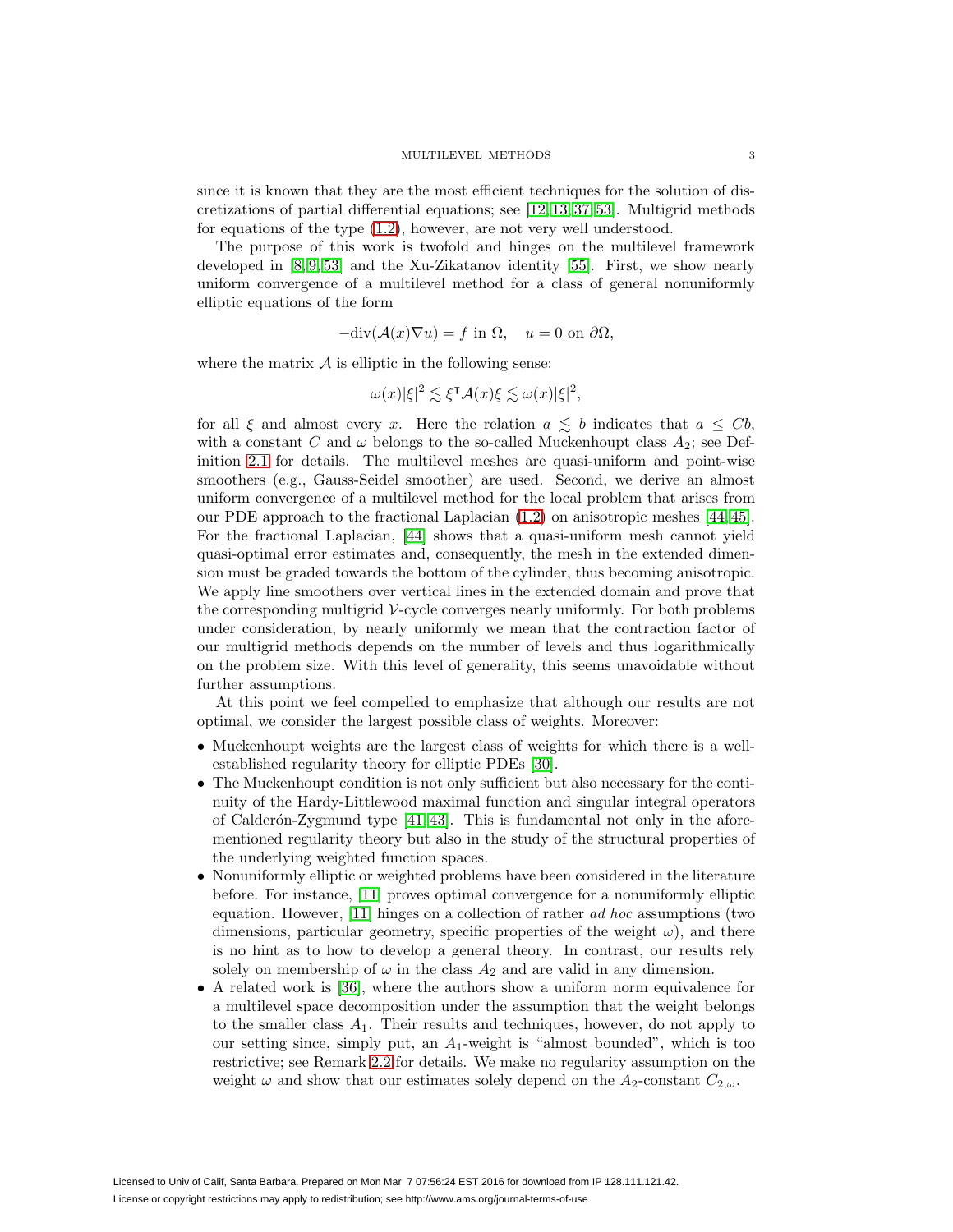• In light of the previous two observations, our multilevel theory presents the most general framework where point smoothing (such as Gauss-Seidel) could work.

We propose an algorithm with complexity  $\mathcal{O}(M^{n+1} \log M)$  for computing a nearly optimal approximation of the fractional Laplacian problem [\(1.1\)](#page-1-0) in  $\Omega \subset \mathbb{R}^n$ , where M denotes the number of degrees of freedom in each direction. Notice that using the intrinsic integral formulation of the fractional Laplacian [\[16,](#page-22-4) [17\]](#page-22-5), a discretization would result in a dense matrix with  $\mathcal{O}(M^{2n})$ . Special techniques such as fast multipole methods [\[35\]](#page-23-14), the  $H$ -matrix methods [\[39\]](#page-23-15) or wavelet methods [\[40,](#page-23-16)49] might be applied to reduce the complexity of storage and manipulation of the dense matrix as well as the complexity of solvers.

The outline of this paper is as follows. In Section [2,](#page-3-0) we introduce the notation and functional framework we shall work with. Section [3](#page-6-0) contains the salient results about the finite element approximation of nonuniformly elliptic equations including the fractional Laplacian on anisotropic meshes. Here we also collect the relevant properties of a quasi-interpolant which are crucial to obtaining the convergence analysis of our multilevel methods. In Section [4,](#page-9-0) we recall the theory of subspace corrections [\[53\]](#page-24-2) and the Xu-Zikatanov identity [\[55\]](#page-24-3). We present multigrid algorithms for nonuniformly elliptic equations discretized on quasi-uniform meshes in Section [5](#page-11-0) and prove their nearly uniform convergence. We adapt the algorithms and analysis of Section [5](#page-11-0) to the fractional Laplacian discretized on anisotropic meshes in Section [6.](#page-14-0) This requires a line smoother along the extended direction. Finally, to illustrate the performance of our methods and the sharpness of our results, we present a series of numerical experiments in Section [7.](#page-17-0)

### 2. Notation and preliminaries

<span id="page-3-0"></span>2.1. **Notation.** Throughout this work,  $\Omega$  is an open, bounded and connected subset of  $\mathbb{R}^n$ , with  $n \geq 1$ . The boundary of  $\Omega$  is denoted by  $\partial\Omega$ . Unless specified otherwise, we will assume that  $\partial\Omega$  is Lipschitz. We define the semi-infinite cylinder by  $\mathcal{C} = \Omega \times (0, \infty)$ , and its lateral boundary by  $\partial_L \mathcal{C} = \partial \Omega \times [0, \infty)$ . Given  $\mathcal{Y} > 0$ , we define the truncated cylinder by  $\mathcal{C}_{\gamma} = \Omega \times (0, \mathcal{Y})$  and  $\partial_L \mathcal{C}_{\gamma}$  accordingly.

Throughout our discussion, when dealing with elements defined in  $\mathbb{R}^{n+1}$ , we shall need to distinguish the extended dimension. A vector  $x \in \mathbb{R}^{n+1}$  is denoted by

$$
x = (x1,..., xn, xn+1) = (x', xn+1) = (x', y),
$$

with  $x^i \in \mathbb{R}$  for  $i = 1, \ldots, n + 1, x' \in \mathbb{R}^n$  and  $y \in \mathbb{R}$ . The upper half-space in  $\mathbb{R}^{n+1}$ will be denoted by

$$
\mathbb{R}^{n+1}_{+} = \{ x = (x', y) : x' \in \mathbb{R}^{n}, y \in \mathbb{R}, y > 0 \}.
$$

The relation  $a \leq b$  indicates that  $a \leq Cb$ , with a constant C that does not depend on  $a, b$  and the important multilevel discretization parameters  $J$  and  $h_J$ (see Section [4](#page-9-0) for their definitions), but it might depend on s and  $\Omega$ . The value of C might change at each occurrence.

If X and Y are topological vector spaces, we write  $X \hookrightarrow Y$  to denote that X is continuously embedded in Y. We denote by  $X'$  the dual of X. If X is normed, we denote by  $\|\cdot\|_X$  its norm.

2.2. **Weighted Sobolev spaces.** In the Caffarelli-Silvestre extension [\(1.2\)](#page-1-1), the parameter  $\alpha = 1 - 2s \in (-1, 1)$ . Consequently, the weight  $y^{\alpha}$  is degenerate  $(\alpha > 0)$ or singular  $(\alpha < 0)$ , thereby making problem  $(1.2)$  nonuniformly elliptic. The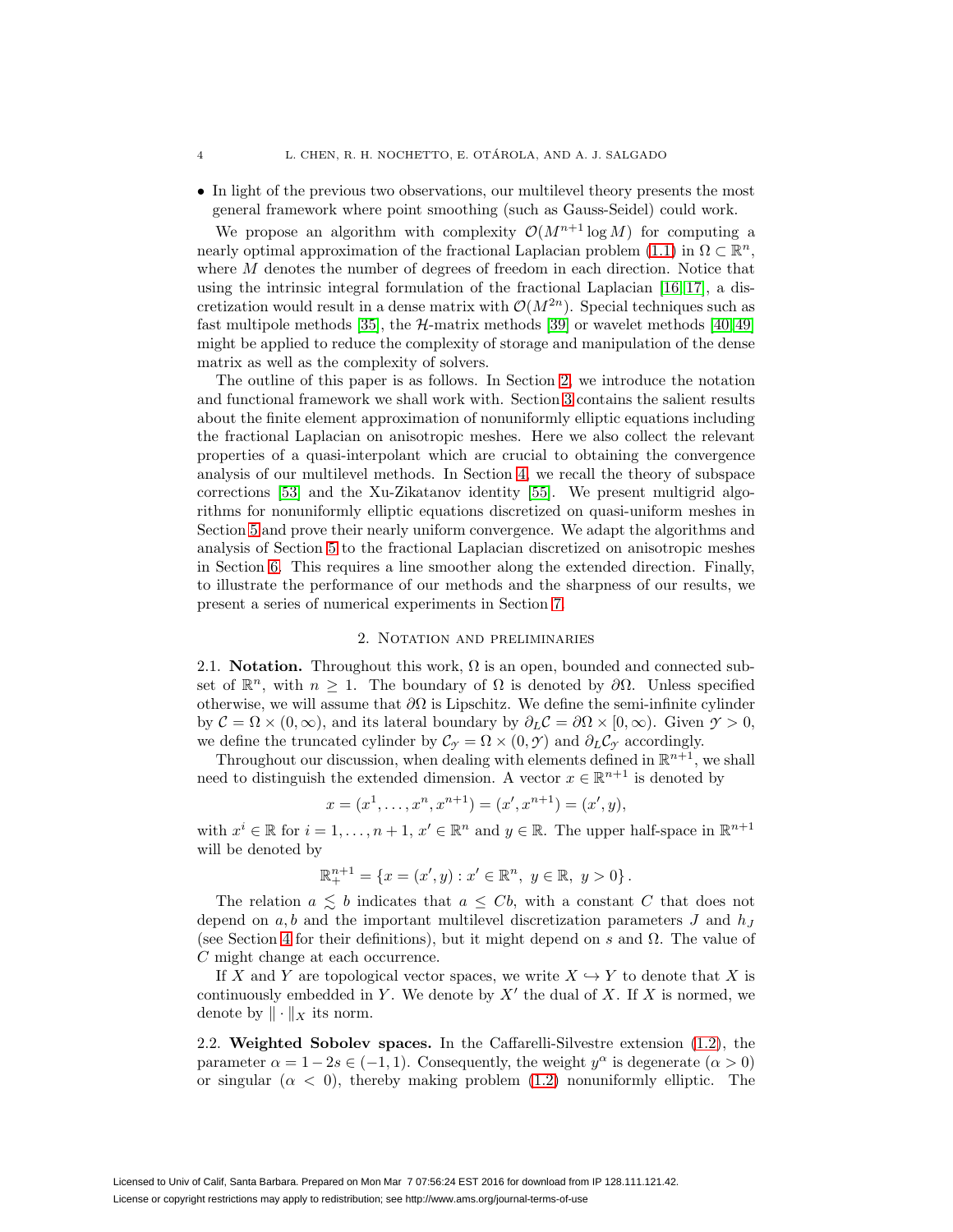natural space for problem  $(1.2)$  is no longer the standard space  $H<sup>1</sup>$  but rather the weighted Sobolev space  $H^1(y^\alpha, \mathcal{C})$ , where the weight  $|y|^\alpha$  belongs to the socalled Muckenhoupt class  $A_2(\mathbb{R}^{n+1})$ ; see [\[30,](#page-23-0) [43,](#page-23-12) [51\]](#page-24-5). For completeness, we recall the definition of Muckenhoupt classes.

<span id="page-4-0"></span>**Definition 2.1** (Muckenhoupt class  $A_p$ ). Let  $n \geq 1$  and  $\omega \in L^1_{loc}(\mathbb{R}^n)$  be such that  $\omega(x) > 0$  for a.e.  $x \in \mathbb{R}^n$ . We say that  $\omega \in A_p(\mathbb{R}^n)$ ,  $1 < p < \infty$ , if there exists a positive constant  $C_{p,\omega}$  such that

<span id="page-4-2"></span>(2.1) 
$$
\sup_{B} \left( \frac{1}{|B|} \int_{B} \omega \, dx \right) \left( \frac{1}{|B|} \int_{B} \omega^{1/(1-p)} \, dx \right)^{p-1} = C_{p,\omega} < \infty,
$$

where the supremum is taken over all balls B in  $\mathbb{R}^n$  and |B| denotes the Lebesgue measure of B. In addition, we define

$$
A_{\infty}(\mathbb{R}^n) = \bigcup_{p>1} A_p(\mathbb{R}^n) \text{ and } A_1(\mathbb{R}^n) = \bigcap_{p>1} A_p(\mathbb{R}^n).
$$

If  $\omega$  belongs to the Muckenhoupt class  $A_p(\mathbb{R}^n)$ , we say that  $\omega$  is an  $A_p$ -weight, and we call the constant  $C_{p,\omega}$  in [\(2.1\)](#page-4-2) the  $A_p$ -constant of  $\omega$ .

<span id="page-4-1"></span>*Remark* 2.2 (Characterization of the  $A_1$ -class). A useful characterization of the A<sub>1</sub>-Muckenhoupt class is given in [\[47\]](#page-24-6):  $\omega \in A_1(\mathbb{R}^n)$  if and only if

(2.2) 
$$
\sup_{B} \frac{\|\omega^{-1}\|_{L^{\infty}(B)}}{|B|} \int_{B} \omega \,dx = C_{1,\omega} < \infty.
$$

Since  $\alpha \in (-1,1)$ , it is immediate that  $|y|^{\alpha} \in A_2(\mathbb{R}^{n+1})$  but  $|y|^{\alpha} \notin A_1(\mathbb{R}^{n+1})$ .

From the  $A_p$ -condition and Hölder's inequality it follows that an  $A_p$ -weight satisfies the so-called strong doubling property, which is essential in the analysis of the multigrid methods introduced in §[4.](#page-9-0) The proof of this property is standard; see [\[51,](#page-24-5) Proposition 1.2.7] or [\[45,](#page-23-10) Proposition 2.2] for more details.

<span id="page-4-3"></span>**Proposition 2.1** (Strong doubling property). Let  $\omega \in A_p(\mathbb{R}^n)$  with  $1 < p < \infty$ and let  $E \subset \mathbb{R}^n$  be a measurable subset of a ball  $B \subset \mathbb{R}^N$ . Then

(2.3) 
$$
\omega(B) \leq C_{p,\omega} \left(\frac{|B|}{|E|}\right)^p \omega(E).
$$

For an  $A_p$ -weight we define weighted  $L^p$  spaces as follows.

**Definition 2.3** (Weighted Lebesgue spaces). Let  $\omega \in A_p(\mathbb{R}^n)$ , and let  $D \subset \mathbb{R}^n$  be an open and bounded domain. For  $1 < p < \infty$ , we define the weighted Lebesgue space  $L^p(\omega,D)$  as the set of measurable functions u on D for which

$$
||u||_{L^p(\omega,D)} = \left(\int_D |u|^p \omega \,dx\right)^{1/p} < \infty.
$$

Based on the fact that  $L^p(\omega, D) \hookrightarrow L^1_{loc}(D)$  (cf. [\[45,](#page-23-10) Proposition 2.3]), it makes sense to talk about weak derivatives of functions in  $L^p(\omega,D)$ . We define weighted Sobolev spaces as follows.

**Definition 2.4** (Weighted Sobolev spaces). Let  $D \subset \mathbb{R}^n$  be an open and bounded domain,  $\omega \in A_p(\mathbb{R}^n)$  with  $1 < p < \infty$  and  $m \in \mathbb{N}$ . The weighted Sobolev space  $W_p^m(\omega, D)$  is the space of functions  $u \in L^p(\omega, D)$  such that for any multiindex  $\kappa$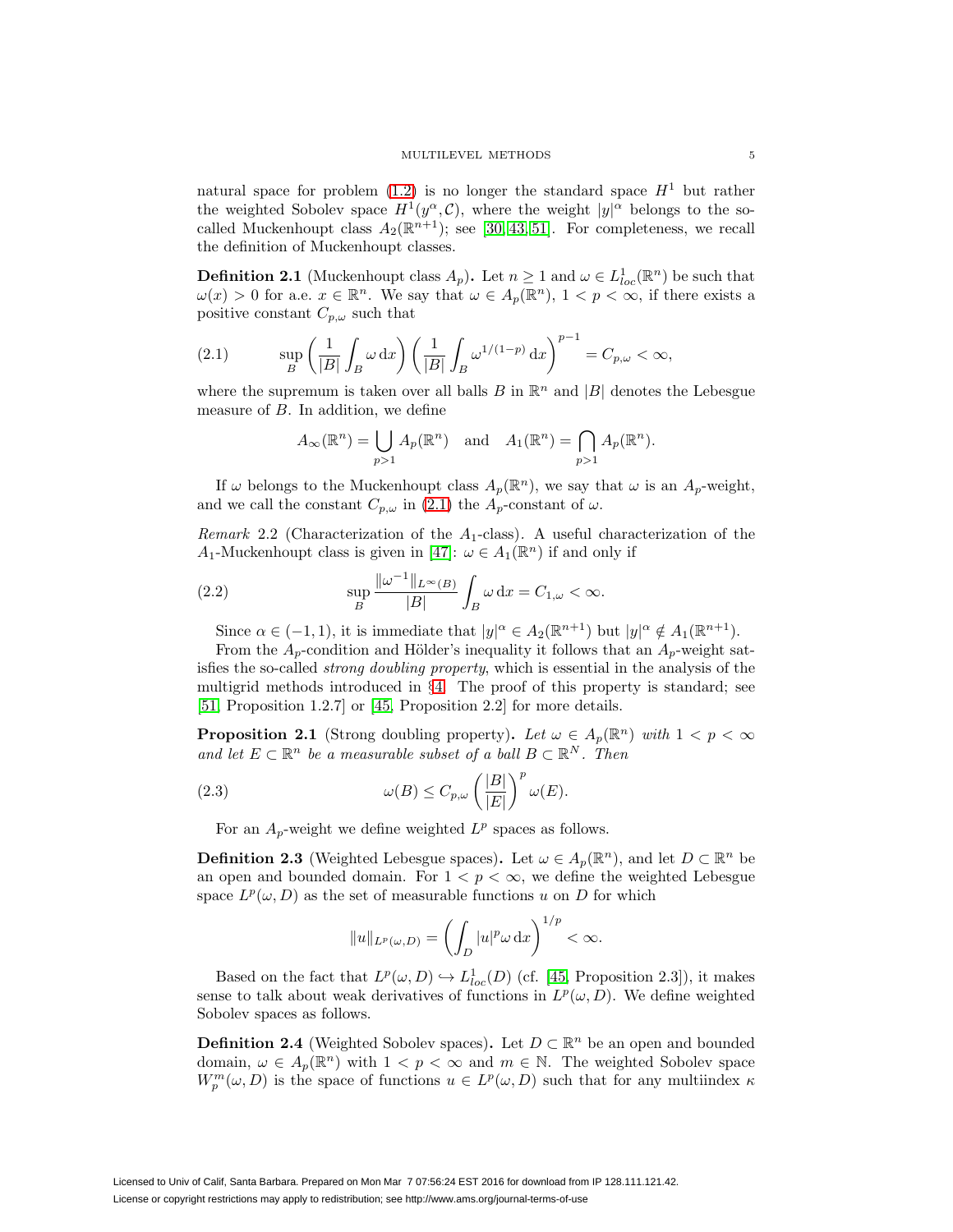with  $|\kappa| \leq m$ , the weak derivatives  $D^{\kappa}u \in L^p(\omega, D)$ . We endow  $W_p^m(\omega, D)$  with the following seminorm and norm:

$$
|u|_{W_p^m(\omega,D)} = \left(\sum_{|\kappa|=m} \|D^{\kappa}u\|_{L^p(\omega,D)}^p\right)^{1/p}, \quad \|u\|_{W_p^m(\omega,D)} = \left(\sum_{j\leq m} |u|_{W_p^j(\omega,D)}^p\right)^{1/p},
$$

respectively. We also define  $\mathring{W}_p^m(\omega, D)$  as the closure of  $\mathcal{C}_0^{\infty}(D)$  in  $W_p^m(\omega, D)$ .

Owing to the fact that  $\omega \in A_p$ , most of the properties of classical Sobolev spaces have a weighted counterpart; see [\[30,](#page-23-0) [33,](#page-23-17) [51\]](#page-24-5). In particular we have the following result (cf. [\[51,](#page-24-5) Proposition 2.1.2, Corollary 2.1.6] and [\[33,](#page-23-17) Theorem 1]).

<span id="page-5-0"></span>**Proposition 2.2** (Properties of weighted Sobolev spaces). Let  $D \subset \mathbb{R}^n$  be an open and bounded domain,  $1 < p < \infty$ ,  $\omega \in A_p(\mathbb{R}^n)$  and  $m \in \mathbb{N}$ . The spaces

$$
W^m_p(\omega, D) \quad \text{and} \quad \mathring{W}^m_p(\omega, D)
$$

are complete, and  $W_p^m(\omega, D) \cap C^{\infty}(D)$  is dense in  $W_p^m(\omega, D)$ .

2.3. **The Caffarelli-Silvestre extension problem.** Here we explore problem  $(1.2)$ ; we refer the reader to  $[16, 17, 44]$  $[16, 17, 44]$  $[16, 17, 44]$  for details. Since problem  $(1.2)$  is posed on the unbounded domain  $\mathcal{C}$ , it cannot be directly approximated with finite element-like techniques. However, as [\[44,](#page-23-1) Proposition 3.1] shows, the solution  $\mathscr U$  decays exponentially in y so that, by truncating the cylinder  $\mathcal C$  to  $\mathcal C_{\gamma}$  and setting a vanishing Dirichlet boundary condition on the upper boundary  $y = \gamma$ , we incur only an exponentially small error in terms of  $\mathcal{Y}$  [\[44,](#page-23-1) Theorem 3.5].

For  $\alpha = 1 - 2s$  we have  $|y|^{\alpha} \in A_2(\mathbb{R}^n)$  and we define

$$
\mathring{H}_L^1(y^\alpha, \mathcal{C}_{\gamma}) = \left\{ v \in H^1(y^\alpha, \mathcal{C}_{\gamma}) : v = 0 \text{ on } \partial_L \mathcal{C}_{\gamma} \cup \Omega \times \{\gamma\} \right\}.
$$

Proposition [2.2](#page-5-0) states that  $\hat{H}_L^1(y^\alpha, \mathcal{C}_{\mathcal{I}})$  is a Hilbert space. We also define

(2.4) 
$$
\mathbb{H}^{s}(\Omega) = [H_0^1(\Omega), L^2(\Omega)]_{1-s},
$$

for  $0 < s < 1$ , which is the natural space for the solution u of problem [\(1.1\)](#page-1-0); let  $\mathbb{H}^{-s}(\Omega)$  be the dual of  $\mathbb{H}^{s}(\Omega)$ . As [\[44,](#page-23-1) Proposition 2.5] shows, the trace operator

$$
\overset{\circ}{H}{}^1_L(y^\alpha, \mathcal{C}_{\gamma}) \ni w \mapsto \text{tr}_{\Omega} \, w \in \mathbb{H}^s(\Omega)
$$

is well defined. We approximate problem [\(1.2\)](#page-1-1) by: find  $v \in \overset{\circ}{H}_{L}^{1}(y^{\alpha}, \mathcal{C}_{\gamma})$  such that

<span id="page-5-1"></span>
$$
(2.5) \qquad \int_{\mathcal{C}_{\mathcal{I}}} y^{\alpha} \nabla v \cdot \nabla \phi = d_s \langle f, \text{tr}_{\Omega} \phi \rangle_{\mathbb{H}^{-s}(\Omega) \times \mathbb{H}^s(\Omega)}, \quad \forall \phi \in \overset{\circ}{H}_L^1(y^{\alpha}, \mathcal{C}_{\mathcal{I}}),
$$

where  $\langle \cdot, \cdot \rangle_{\mathbb{H}^{-s}(\Omega) \times \mathbb{H}^{s}(\Omega)}$  denotes the duality pairing between  $\mathbb{H}^{s}(\Omega)$  and  $\mathbb{H}^{-s}(\Omega)$ . Finally, we recall the exponential convergence result [\[44,](#page-23-1) Theorem 3.5]:

$$
\|\nabla ( \mathscr{U}-v) \|_{L^2(\mathcal{C},y^{\alpha})} \lesssim e^{-\sqrt{\lambda_1} \mathscr{Y}/4} \|f\|_{\mathbb{H}^{-s}(\Omega)},
$$

where  $\lambda_1$  denotes the first eigenvalue of the Dirichlet Laplace operator and  $\gamma$  is the truncation parameter.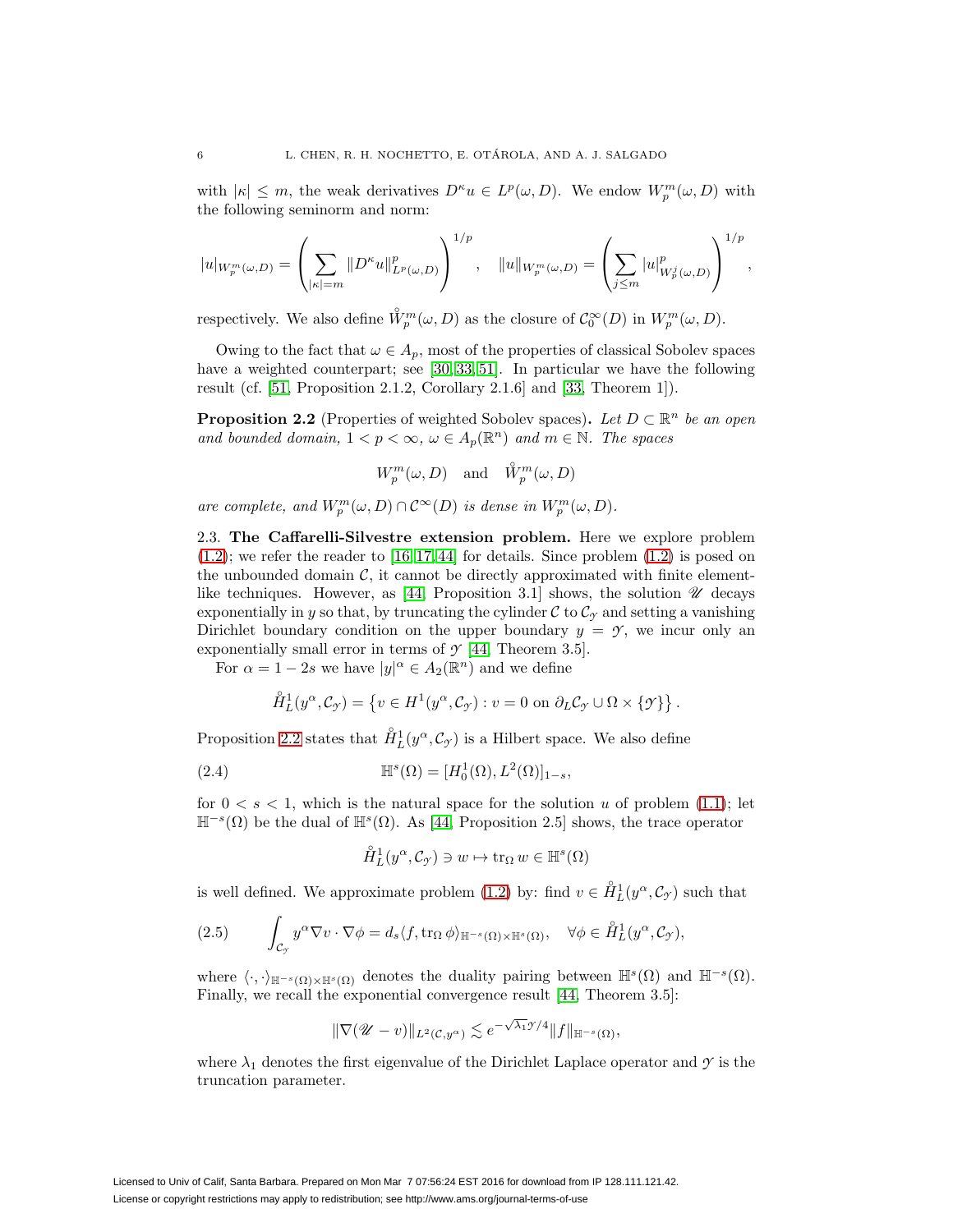## 3. Finite element discretization of nonuniformly elliptic equations

<span id="page-6-0"></span>Let  $\Omega$  be an open and bounded subset of  $\mathbb{R}^n$  ( $n \geq 1$ ) with boundary  $\partial \Omega$  and let  $f \in L^2(\omega^{-1}, \Omega)$ . We now focus on a finite element method for the following nonuniformly elliptic boundary value problem: find  $u \in H_0^1(\omega, \Omega)$  that solves

<span id="page-6-1"></span>(3.1) 
$$
-\text{div}(\mathcal{A}(x)\nabla u) = f \text{ in } \Omega, \quad u = 0 \text{ on } \partial\Omega,
$$

where  $A: \Omega \to \mathbb{R}^{n \times n}$ ,  $A = A^{\dagger}$  and satisfies the nonuniform ellipticity condition:

<span id="page-6-2"></span>(3.2) 
$$
\omega(x)|\xi|^2 \lesssim \xi^{\mathsf{T}}\mathcal{A}(x)\xi \lesssim \omega(x)|\xi|^2, \qquad \forall \xi \in \mathbb{R}^n, \quad \text{a.e. } x \in \Omega.
$$

The function  $\omega$  belongs to the Muckenhoupt class  $A_2$ , which is defined by [\(2.1\)](#page-4-2). Examples of nonuniformly elliptic equations are the harmonic extension problem related with the fractional Laplace operator [\[16,](#page-22-4)[17\]](#page-22-5), elliptic PDEs in an axisymmetric three dimensional domain with axisymmetric data [\[4,](#page-21-1) [34\]](#page-23-18), and equations modeling the motion of particles in a central potential field in quantum mechanics [\[2\]](#page-21-2).

Nonuniformly elliptic equations of the type [\(3.1\)](#page-6-1)-[\(3.2\)](#page-6-2) have been studied in [\[30\]](#page-23-0). Given  $f \in L^2(\omega^{-1}, \Omega)$ , there exists a unique solution  $u \in H_0^1(\omega, \Omega)$  [\[30,](#page-23-0) Theorem 2.2. Notice that by taking the weight  $\omega$  to be  $y^{\alpha}$  we see that the underlying differential operator in [\(2.5\)](#page-5-1) is a particular instance of  $-\text{div}(\mathcal{A}(x)\nabla u)$  in [\(3.1\)](#page-6-1).

We define the bilinear form

<span id="page-6-4"></span>(3.3) 
$$
a(u,v) = \int_{\Omega} A \nabla u \cdot \nabla v \,dx,
$$

which is clearly continuous and coercive in  $H_0^1(\omega,\Omega)$ . Then, a weak formulation of problem [\(3.1\)](#page-6-1) reads: find  $u \in H_0^1(\omega, \Omega)$  such that

(3.4) 
$$
a(u,v) = \int_{\Omega} fv \, dx, \quad \forall v \in H_0^1(\omega,\Omega).
$$

3.1. **Finite element approximation on quasi-uniform meshes.** To avoid technical difficulties, we assume  $\Omega$  to be a polyhedral domain. Let  $\mathcal{T} = \{T\}$  be a mesh of  $\Omega$  into elements T (simplices or cubes) such that

$$
\bar{\Omega} = \bigcup_{T \in \mathcal{T}} T, \qquad |\Omega| = \sum_{T \in \mathcal{T}} |T|.
$$

The partition  $\mathscr T$  is assumed to be conforming or compatible. We denote by  $\mathbb T$  a collection of conforming meshes. We say that  $\mathbb T$  is *shape regular* if there exists a constant  $\sigma > 1$  such that, for all  $\mathscr{T} \in \mathbb{T}$ , we have

<span id="page-6-3"></span>(3.5) 
$$
\max \{\sigma_T : T \in \mathcal{T}\} \leq \sigma,
$$

where  $\sigma_T := h_T / \rho_T$  is the shape coefficient of T. For simplicial elements,  $h_T =$  $diam(T)$  and  $\rho_T$  is the diameter of the largest sphere inscribed in T [\[14,](#page-22-14) [24\]](#page-22-15). For the definition of  $h_T$  and  $\rho_T$  in the case of *n*-rectangles, we refer to [\[24\]](#page-22-15).

We assume that the collection of meshes  $\mathbb T$  is conforming and satisfies the regularity assumption [\(3.5\)](#page-6-3), which says that the element shape does not degenerate with refinement. A refinement method generating meshes satisfying the shape regular condition [\(3.5\)](#page-6-3) will be called isotropic refinement. A particular instance of an isotropic refinement is the so-called quasi-uniform refinement. We recall that T is quasi-uniform if it is shape regular and for all  $\mathscr{T} \in \mathbb{T}$  we have

$$
\max\left\{h_T : T \in \mathcal{T}\right\} \lesssim \min\left\{h_T : T \in \mathcal{T}\right\},\
$$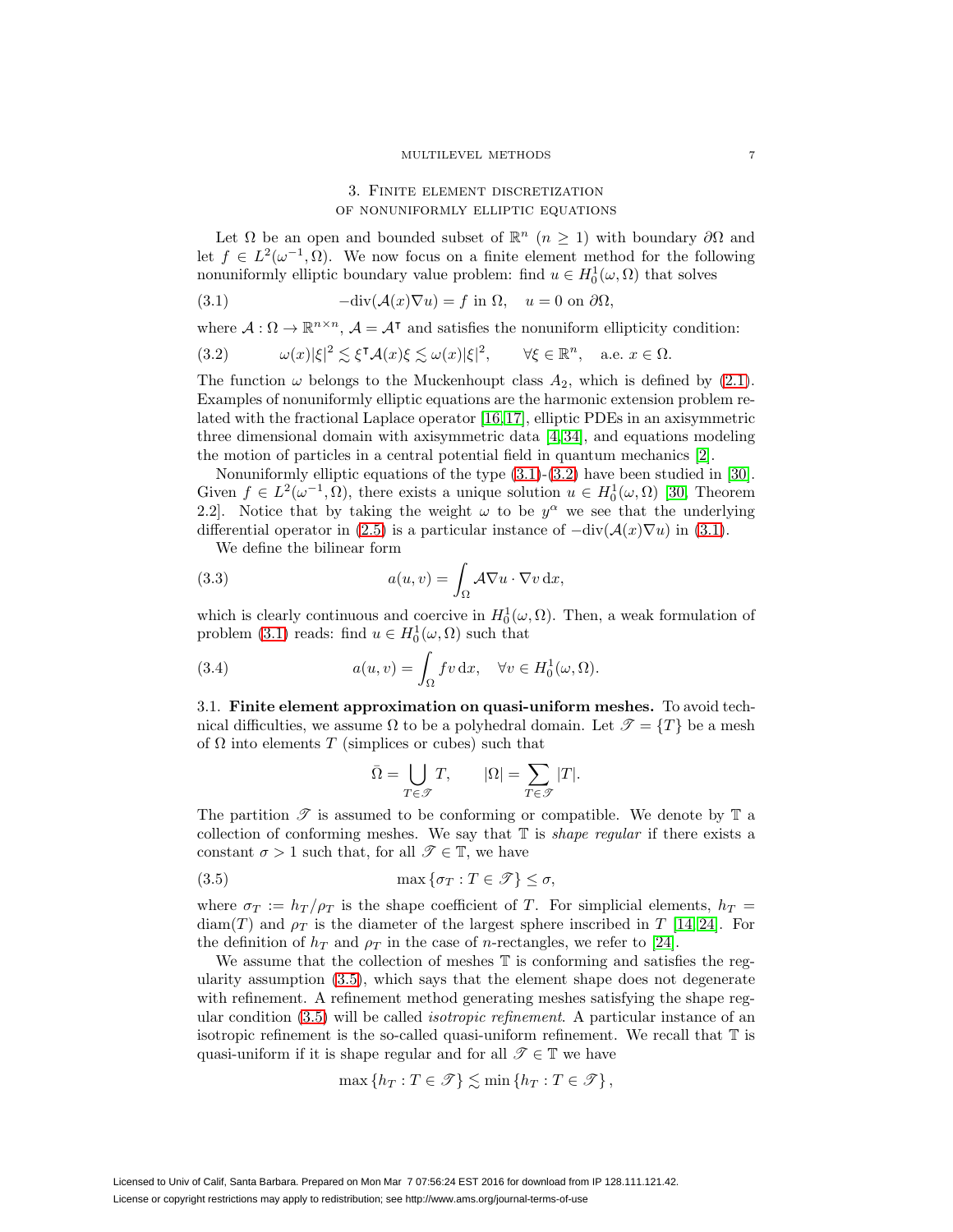where the hidden constant is independent of  $\mathscr{T}$ . In this case, all the elements on the same refinement level are of comparable size. We define  $h_{\mathscr{T}} = \max_{T \in \mathscr{T}} h_T$ .

Given a mesh  $\mathscr{T} \in \mathbb{T}$ , we define the finite element space of continuous piecewise polynomials of degree one:

<span id="page-7-1"></span>(3.6) 
$$
\mathbb{V}(\mathscr{T}) = \left\{ W \in \mathcal{C}^0(\bar{\Omega}) : W|_{T} \in \mathcal{P}(T) \ \forall T \in \mathscr{T}, W|_{\partial \Omega} = 0 \right\},
$$

where for a simplicial element T,  $\mathcal{P}(T)$  corresponds to the space of polynomials of total degree at most one, i.e.,  $\mathbb{P}_1(T)$ , and for *n*-rectangles,  $\mathcal{P}(T)$  stands for the space of polynomials of degree at most one in each variable, i.e.,  $\mathbb{O}_1(T)$ .

The finite element approximation of  $u$ , solution of problem  $(3.1)$ , is defined as the unique discrete function  $U_{\mathscr{T}} \in \mathbb{V}(\mathscr{T})$  satisfying

<span id="page-7-3"></span>(3.7) 
$$
a(U_{\mathscr{T}}, W) = \int_{\Omega} fW \, dx, \quad \forall W \in \mathbb{V}(\mathscr{T}).
$$

<span id="page-7-2"></span>3.2. **Quasi-interpolation operator.** Let us recall the main properties of the quasi-interpolation operator  $\Pi_{\mathscr{T}}$  introduced and analyzed in [\[45\]](#page-23-10). This operator is based on local averages over stars, and then it is well defined for functions in  $L^p(\omega,\Omega)$ . We summarize its construction and its approximation properties as follows; see [\[45\]](#page-23-10) for details.

Given a mesh  $\mathscr{T} \in \mathbb{T}$  and  $T \in \mathscr{T}$ , we denote by  $\mathscr{N}(T)$  the set of nodes of T. We set  $\mathcal{N}(\mathcal{T}) := \bigcup_{T \in \mathcal{T}} \mathcal{N}(T)$  and  $\mathcal{N}(\mathcal{T}) := \mathcal{N}(\mathcal{T}) \cap \Omega$ . Then, any discrete function  $W \in \mathbb{V}(\mathcal{F})$  is characterized by its nodal values on the set  $\mathcal{K}(\mathcal{F})$ . Moreover, the functions  $\phi_{\mathbf{v}} \in \mathbb{V}(\mathscr{T})$ ,  $\mathbf{v} \in \mathcal{X}(\mathscr{T})$ , such that  $\phi_{\mathbf{v}}(\mathbf{w}) = \delta_{\mathbf{v}\mathbf{w}}$  for all  $\mathbf{w} \in \mathcal{X}(\mathscr{T})$  are the canonical basis of  $\mathbb{V}(\mathscr{T})$ , and  $W = \sum_{\mathbf{v} \in \mathcal{X}(\mathscr{T})} W(\mathbf{v}) \phi_{\mathbf{v}}$ .

Given a vertex  $\mathbf{v} \in \mathcal{N}(\mathcal{T})$ , we define the star or patch around  $\mathbf{v}$  as  $S_{\mathbf{v}} = \bigcup_{T \ni \mathbf{v}} T$ , and for  $T \in \mathscr{T}$  we define its patch as  $S_T = \bigcup_{\mathbf{v} \in T} S_{\mathbf{v}}$ . For each vertex  $\mathbf{v} \in \mathcal{N}(\mathscr{T})$ , we define  $h_{\mathbf{v}} = \min\{h_T : \mathbf{v} \in T\}.$ 

Let  $\psi \in C^{\infty}(\mathbb{R}^n)$  be such that  $\int \psi = 1$  and supp  $\psi \subset B$ , where B denotes the ball in  $\mathbb{R}^n$  of radius r centered at zero with  $r \leq 1/\sigma$ , with  $\sigma$  defined by [\(3.5\)](#page-6-3). For  $\mathbf{v} \in \mathcal{K}(\mathcal{F})$ , we define the rescaled smooth function

$$
\psi_{\mathbf{v}}(x) = \frac{1}{h_{\mathbf{v}}^n} \psi\left(\frac{\mathbf{v} - x}{h_{\mathbf{v}}}\right).
$$

Given a smooth function v, we denote by  $P^{1}v(x, z)$  the Taylor polynomial of degree one of the function v in the variable z about the point x, i.e.,

$$
P^{1}v(x, z) = v(x) + \nabla v(x) \cdot (z - x).
$$

Then, given  $\mathbf{v} \in \mathcal{N}(\mathcal{F})$  and a function  $v \in W_p^1(\omega, \Omega)$ , we define the corresponding averaged Taylor polynomial of first degree of  $\tilde{v}$  about the vertex v as

<span id="page-7-0"></span>(3.8) 
$$
Q^1_{\mathbf{v}}v(z) = \int P^1 v(x, z)\psi_{\mathbf{v}}(x) dx.
$$

Since supp  $\psi_{\mathbf{v}} \subset S_{\mathbf{v}}$ , the integral appearing in [\(3.8\)](#page-7-0) can be written over  $S_{\mathbf{v}}$ . Moreover, integration by parts shows that  $Q_{\mathbf{v}}^1$  is well defined for functions in  $L^1(\Omega)$ ; see [\[5,](#page-22-8) Proposition 4.1.12]. Consequently, [\[44,](#page-23-1) Proposition 2.3] implies that  $Q_{\mathbf{v}}^1$  is also well defined for functions in  $L^p(\omega, \Omega)$  with  $\omega \in A_p(\mathbb{R}^n)$ .

Given  $\omega \in A_p(\mathbb{R}^n)$  and  $v \in L^p(\omega, \Omega)$ , we define the quasi-interpolant  $\Pi_{\mathcal{F}}v$  as the unique function  $\Pi_{\mathscr{T}}v \in V(\mathscr{T})$  that satisfies  $\Pi_{\mathscr{T}}v(v) = Q_v^1(v)$  if  $v \in \mathcal{N}(\mathscr{T})$ , and  $\Pi_{\mathscr{T}}v(\mathsf{v}) = 0$  if  $\mathsf{v} \in \mathcal{K}(\mathscr{T}) \cap \partial\Omega$ , i.e.,  $\Pi_{\mathscr{T}}v(\mathsf{v}) = \sum_{\mathsf{v} \in \mathcal{K}(\mathscr{T})} Q_{\mathsf{v}}^1(\mathsf{v}) \phi_{\mathsf{v}}$ . For this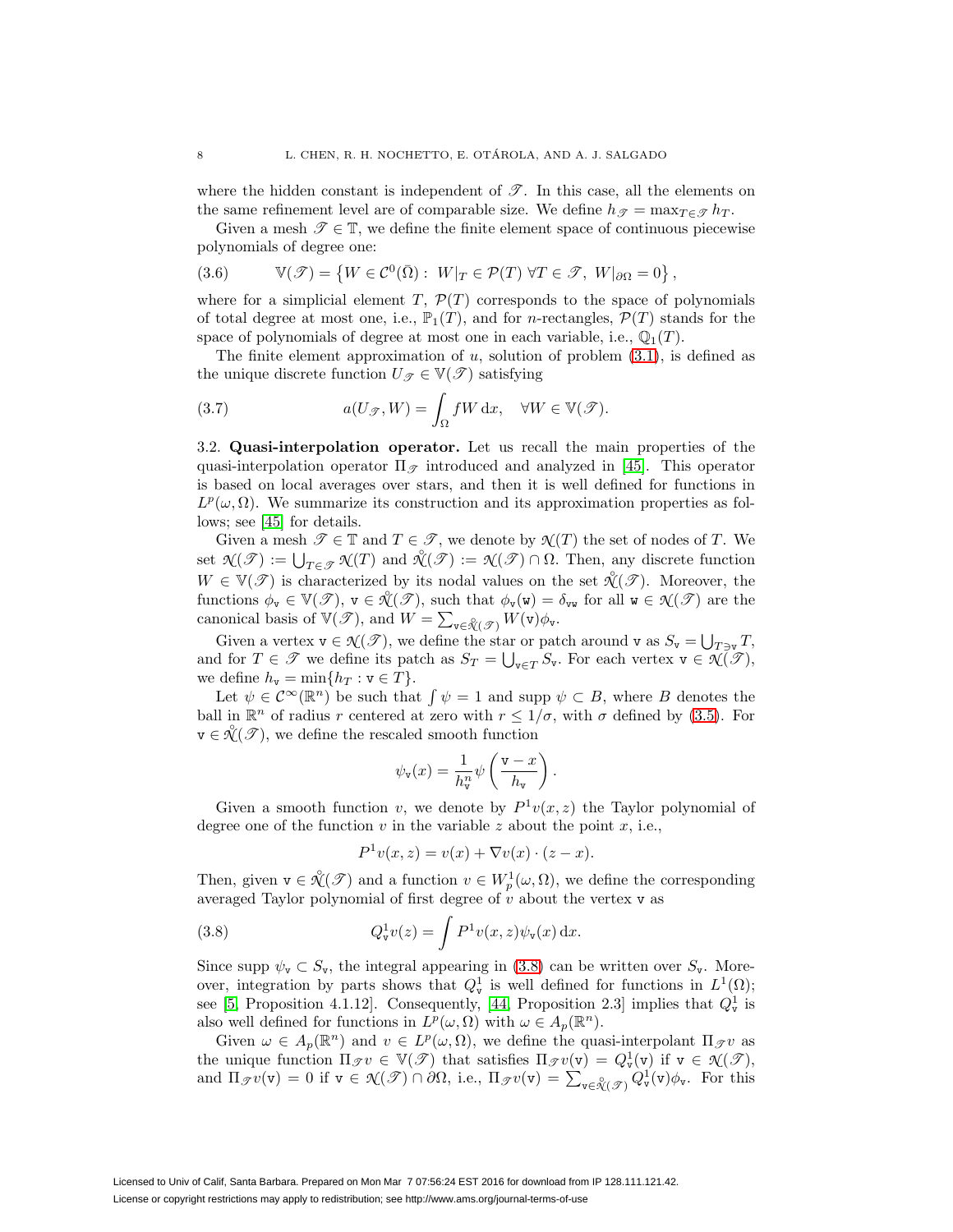operator, [\[45,](#page-23-10) Section 5] proves stability and interpolation error estimates in the weighted  $L^p$ -norm and  $W_p^1$ -seminorm. We recall these results for completeness.

<span id="page-8-6"></span>**Proposition 3.1** (Weighted stability and local error estimate I). Let  $T \in \mathcal{T}$ ,  $\omega \in A_p(\mathbb{R}^n)$  and  $v \in L^p(\omega, S_T)$ . Then, we have the following local stability bound:

<span id="page-8-2"></span>(3.9) 
$$
\|\Pi_{\mathscr{T}}v\|_{L^p(\omega,T)} \lesssim \|v\|_{L^p(\omega,S_T)}.
$$

If, in addition,  $v \in W_p^1(\omega, S_T)$ , then we have the local interpolation error estimate

(3.10) 
$$
\|v - \Pi_{\mathscr{T}}v\|_{L^p(\omega,T)} \lesssim h_{\mathbf{v}} \|\nabla v\|_{L^p(\omega,S_T)}.
$$

The hidden constants in both inequalities depend only on  $C_{p,\omega}$ ,  $\psi$  and  $\sigma$ .

<span id="page-8-5"></span>**Proposition 3.2** (Weighted stability and local error estimate II). Let  $T \in \mathcal{T}$ ,  $\omega \in A_p(\mathbb{R}^n)$  and  $v \in W^1_p(\omega, S_T)$ . Then, we have the following local stability bound:

<span id="page-8-8"></span>(3.11) 
$$
\|\nabla\Pi_{\mathcal{F}}v\|_{L^p(\omega,T)} \lesssim \|\nabla v\|_{L^p(\omega,S_T)}.
$$

If, in addition,  $v \in W_p^2(\omega, S_T)$ , then

<span id="page-8-3"></span>(3.12) 
$$
\|\nabla(v - \Pi_{\mathcal{F}}v)\|_{L^p(\omega,T)} \lesssim h_{\mathbf{v}} \|D^2 v\|_{L^p(\omega,S_T)}.
$$

<span id="page-8-7"></span>The hidden constants in both inequalities depend only on  $C_{p,\omega}$ ,  $\psi$  and  $\sigma$ .

3.3. **Finite element approximation on anisotropic meshes.** Let us now focus our attention on the finite element discretization of problem [\(2.5\)](#page-5-1). To do so, we must first study the regularity of its solution  $\mathscr U$ . An error estimate for v, solution of [\(2.5\)](#page-5-1), depends on the regularity of  $\mathscr U$  as well [\[44,](#page-23-1) §4.1]. The second order regularity of  $\mathscr U$  is much worse in the extended direction, as the following estimates from [\[44,](#page-23-1) Theorem 2.7] reveal: for  $\beta > 2\alpha + 1$ ,

<span id="page-8-0"></span>
$$
(3.13) \t\t\t ||\Delta_{x'}\mathscr{U}||_{L^2(y^{\alpha},c)} + ||\partial_y\nabla_{x'}\mathscr{U}||_{L^2(y^{\alpha},c)} \lesssim ||f||_{\mathbb{H}^{1-s}(\Omega)},
$$

<span id="page-8-1"></span>
$$
(3.14) \t\t\t\t\t\|\mathscr{U}_{yy}\|_{L^2(y^\beta,\mathcal{C})}\lesssim \|f\|_{L^2(\Omega)}.
$$

Therefore, graded meshes in the extended variable y play a fundamental role.

Estimates  $(3.13)$ – $(3.14)$  motivate the construction of a mesh over  $\mathcal{C}_{\gamma}$  with cells of the form  $T = K \times I$ , where  $K \subset \mathbb{R}^n$  is an element that is isoparametrically equivalent either to the unit cube  $[0, 1]^n$  or the unit simplex in  $\mathbb{R}^n$  and  $I \subset \mathbb{R}$  is an interval. Let  $\mathcal{T}_{\Omega} = \{T\}$  be a conforming and shape regular mesh of  $\Omega$ . To obtain a global regularity assumption for  $\mathcal{T}_{\gamma}$  we assume that there is a constant  $\sigma_{\gamma}$  such that if  $T_1 = K_1 \times I_1$  and  $T_2 = K_2 \times I_2 \in \mathcal{T}_{\gamma}$  have nonempty intersection, then

<span id="page-8-4"></span>(3.15) 
$$
h_{I_1}h_{I_2}^{-1} \leq \sigma_{\mathcal{Y}},
$$

where  $h_I = |I|$ . Exploiting the Cartesian structure of the mesh it is possible to handle anisotropy in the extended variable and obtain estimates of the form

$$
||v - \Pi_{\mathscr{T}_{\mathcal{Y}}}v||_{L^{2}(y^{\alpha},T)} \lesssim h_{\mathbf{v}'}||\nabla_{x'}v||_{L^{2}(y^{\alpha},S_{T})} + h_{\mathbf{v}''}||\partial_{y}v||_{L^{2}(y^{\alpha},S_{T})},
$$
  

$$
||\partial_{x_{j}}(v - \Pi_{\mathscr{T}_{\mathcal{Y}}}v)||_{L^{2}(y^{\alpha},T)} \lesssim h_{\mathbf{v}'}||\nabla_{x'}\partial_{x_{j}}v||_{L^{2}(y^{\alpha},S_{T})} + h_{\mathbf{v}''}||\partial_{y}\partial_{x_{j}}v||_{L^{2}(y^{\alpha},S_{T})},
$$

with  $j = 1, ..., n + 1$ , where  $h_{\mathbf{v}'} = \min\{h_K : \mathbf{v}' \in K\}$ ,  $h_{\mathbf{v}''} = \min\{h_I : \mathbf{v}'' \in I\}$  and v is the solution of problem  $(2.5)$ ; see [\[44,](#page-23-1) §4.2.3 and §4.2.4] for details. However, since  $\mathscr{U}_{yy} \approx y^{-\alpha-1}$  as  $y \approx 0$ , we realize that  $\mathscr{U} \notin H^2(y^{\alpha}, \mathcal{C})$  and the second estimate is not meaningful for  $j = n + 1$ . In view of the regularity estimate [\(3.14\)](#page-8-1) it is necessary to measure the regularity of  $\mathscr{U}_{yy}$  with a different weight and thus compensate with a graded mesh in the extended dimension. This makes anisotropic estimates essential.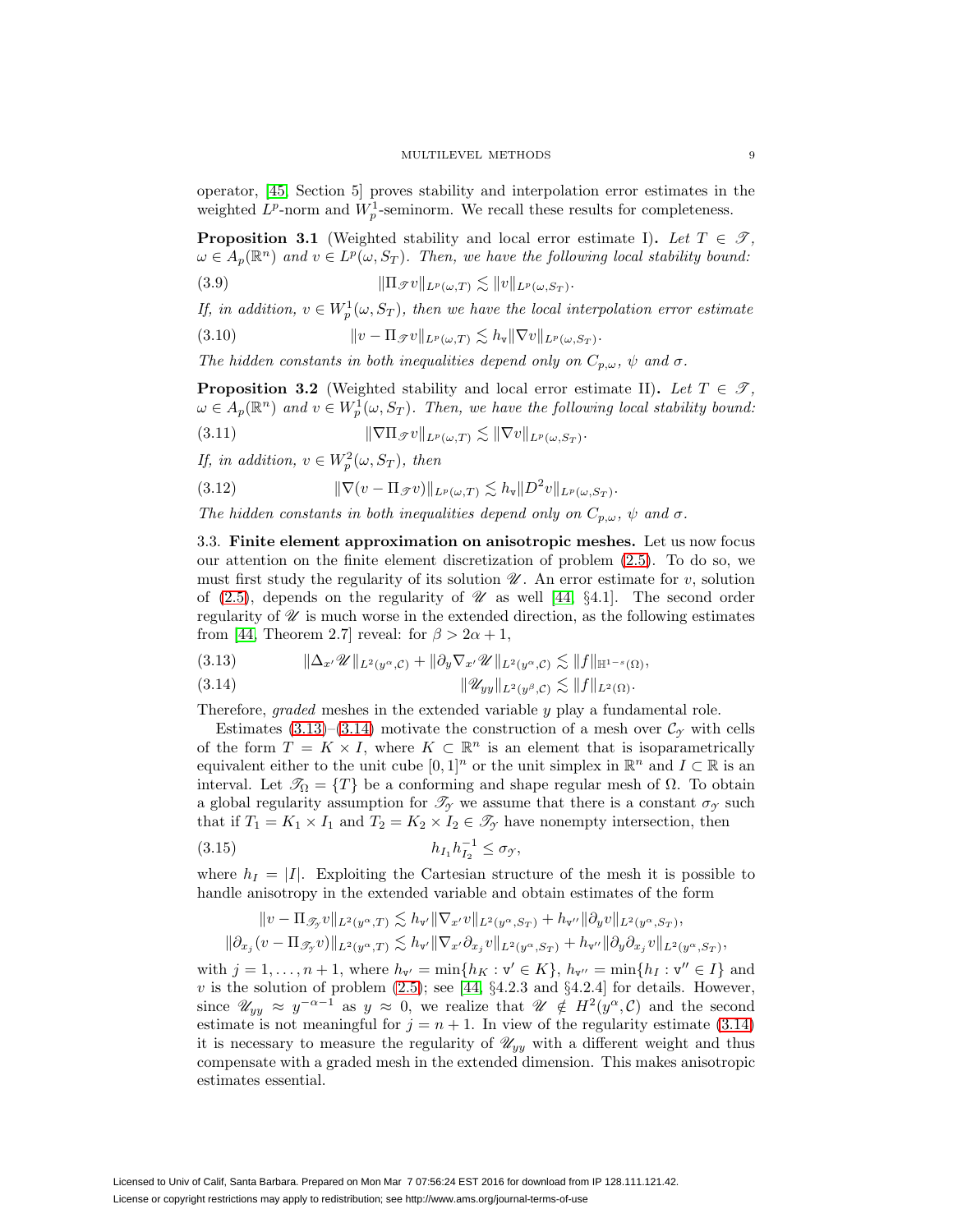To simplify the analysis and implementation of multilevel techniques, we consider a sequence of nested discretizations constructed as follows: We introduce a sequence of nested uniform partitions of the unit interval  $\{\mathcal{T}_k\}$ , with mesh points  $\hat{y}_{l,k}$ , for  $l = 0, \ldots, M_k$  and  $k = 0, \ldots, J$ . We obtain a family of meshes of the interval  $[0, \mathcal{Y}]$ given by the mesh points

<span id="page-9-1"></span>(3.16) 
$$
y_{l,k} = \mathcal{Y}\widehat{y}_{l,k}^{\gamma}, \quad l = 0,\ldots,M_k,
$$

where  $\gamma > 3/(1 - \alpha)$ . Then, for  $k = 0, \ldots, J$ , we consider a quasi-uniform triangulation  $\mathscr{T}_{\Omega,k}$  of the domain  $\Omega$  and construct the mesh  $\mathscr{T}_{\gamma,k}$  as the tensor product of  $\mathscr{T}_{\Omega,k}$  and the partition given in [\(3.16\)](#page-9-1); hence  $\#\mathscr{T}_{\gamma,k} = M_k \#\mathscr{T}_{\Omega,k}$ . Assuming that  $\#\mathscr{T}_{\Omega,k} \approx M_k^n$  we have  $\#\mathscr{T}_{\mathscr{T},k} \approx M_k^{n+1}$ . Finally, since  $\mathscr{T}_{\Omega,k}$  is shape regular and quasi-uniform,  $h_{\mathscr{T}_{\Omega,k}} \approx (\#\mathscr{T}_{\Omega,k})^{-1/n}$ . All these considerations allow us to obtain the following result [\[44,](#page-23-1) Theorem 5.4 and Remark 5.5].

**Theorem 3.1** (Error estimate). Denote by  $V_{\mathcal{T}_{\gamma,k}} \in \mathbb{V}(\mathcal{T}_{\gamma,k})$  the Galerkin approximation of problem [\(2.5\)](#page-5-1). Then,

$$
\|\nabla (\mathscr{U}-V_{\mathscr{T}_{\mathscr{T},k}})\|_{L^2(\mathscr{Y}^\alpha,\mathcal{C})}\lesssim |\log(\#\mathscr{T}_{\mathscr{T},k})|^s(\#\mathscr{T}_{\mathscr{T},k})^{-1/(n+1)}\|f\|_{\mathbb{H}^{1-s}(\Omega)},
$$

where  $\mathcal{Y} \approx \log(\#\mathscr{T}_{\gamma,k}).$ 

We notice that the anisotropic meshes of the cylinder  $\mathcal{C}_{\gamma}$  considered above are semi-structured by construction. They are generated as the tensor product of an unstructured grid  $\mathcal{T}_{\Omega}$  together with the structured mesh  $\mathcal{T}_{k}$ .

Notice that the approximation estimates  $(3.9)$ – $(3.12)$  are local and thus valid under the weak shape regularity condition [\(3.15\)](#page-8-4). Owing to the tensor product structure of the mesh, we have the following anisotropic error estimate.

<span id="page-9-2"></span>**Lemma 3.2** (Weighted  $L^2$  anisotropic error estimate). Let  $v \in \hat{H}_L^1(y^\alpha, \mathcal{C}_{\mathcal{I}})$  be the solution of problem [\(2.5\)](#page-5-1). Then, the quasi-interpolation operator  $\Pi_{\mathscr{T}_{\alpha}}$  satisfies the following error estimate:

$$
||v - \Pi_{\mathscr{T}_{\mathcal{I}}} v||_{L^2(y^{\alpha}, \mathcal{C}_{\mathcal{I}})} \lesssim \#\mathscr{T}_{\mathcal{I}}^{-1/(n+1)} \left( \|\nabla_{x'} v\|_{L^2(y^{\alpha}, \mathcal{C}_{\mathcal{I}})} + \|\partial_y v\|_{L^2(y^{\alpha}, \mathcal{C}_{\mathcal{I}})} \right).
$$

Proof. This is a direct consequence of the results from [\[45,](#page-23-10) §5] together with the Cartesian structure of the mesh  $\mathcal{T}_{\gamma}$ .

A simple application of the mean value theorem yields

<span id="page-9-3"></span>
$$
(3.17) \t y_{l+1,k} - y_{l,k} = \frac{\mathcal{Y}}{M_k^{\gamma}} \left( (l+1)^{\gamma} - l^{\gamma} \right) \le \gamma \frac{\mathcal{Y}}{M_k} \left( \frac{l+1}{M_k} \right)^{\gamma - 1} \le \gamma \frac{\mathcal{Y}}{M_k},
$$

for every  $l = 0, \ldots, M_k - 1$ , where  $\gamma > 3/(1 - \alpha) = 3/(2s)$  according to [\(3.16\)](#page-9-1). In other words, since the mesh size of the quasi-uniform mesh  $\mathscr{T}_{\Omega,k}$  is  $\mathcal{O}(M_k^{-1}),$ the size of the partitions in the extended variable  $y$  can be uniformly controlled by  $h_{\mathscr{T}_{\Omega,k}}$  for  $k = 0,\ldots,J$ . However,  $\gamma$  blows up as  $s \downarrow 0$ .

### 4. Multilevel space decomposition and multigrid methods

<span id="page-9-0"></span>In this section, we present a  $V$ -cycle multigrid algorithm based on the method of subspace corrections [\[9,](#page-22-12) [53\]](#page-24-2), and we present the key identity of Xu and Zikatanov [\[55\]](#page-24-3) in order to analyze the convergence of the proposed multigrid algorithm.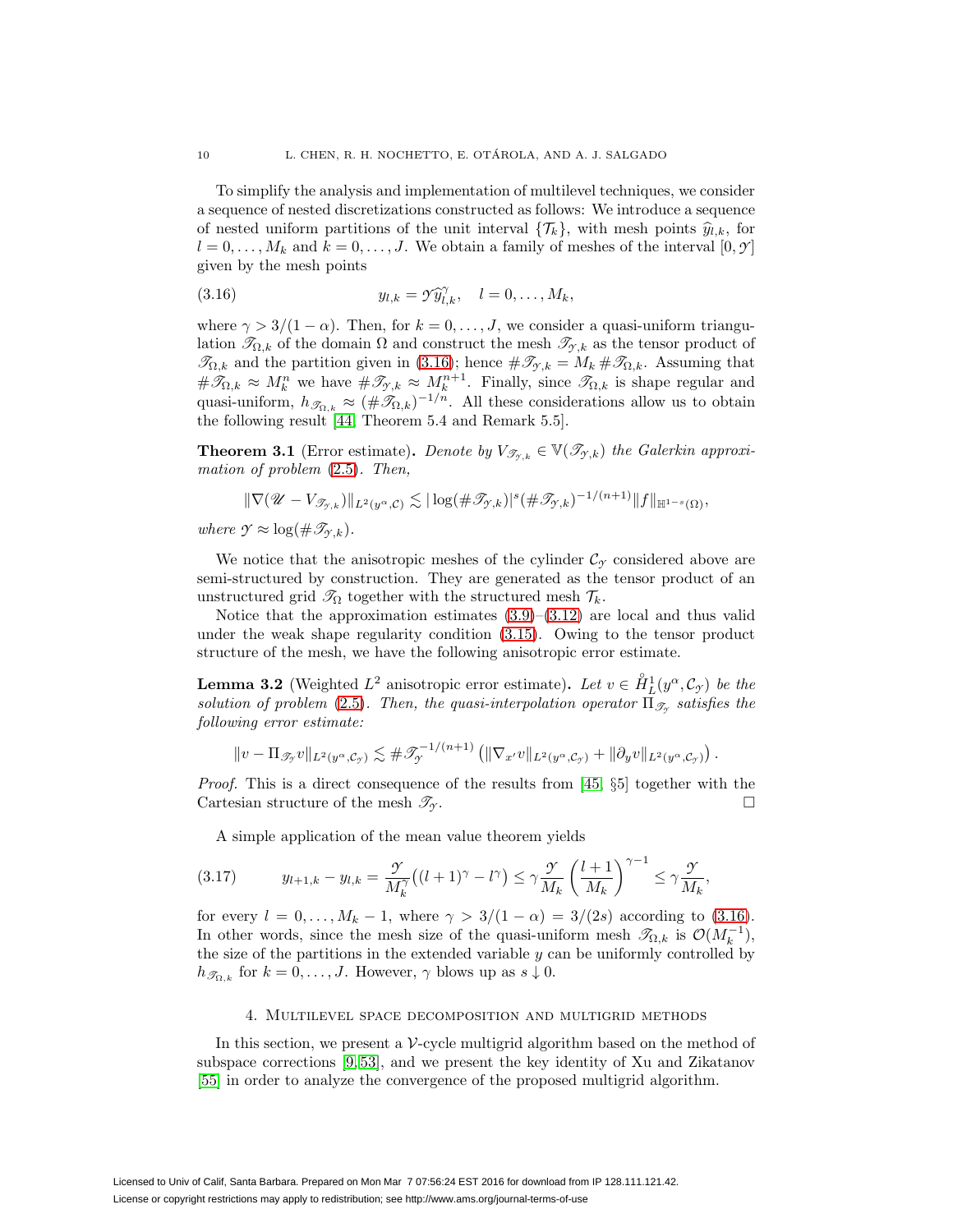<span id="page-10-2"></span>4.1. **Multilevel decomposition.** We follow [\[7,](#page-22-16) [8\]](#page-22-11) to present a multilevel decomposition of the space  $\mathbb{V}(\mathcal{T})$ . Assume that we have an initial conforming mesh  $\mathcal{T}_0$ made of simplices or cubes and a nested sequence of discretizations  $\{\mathcal{I}_k\}_{k=0}^J$  where, for  $k > 0$ ,  $\mathcal{T}_k$  is obtained by uniform refinement of  $\mathcal{T}_{k-1}$ . We then obtain a nested sequence, in the sense of trees, of quasi-uniform meshes  $\mathscr{T}_0 \leq \mathscr{T}_1 \leq \cdots \leq \mathscr{T}_J = \mathscr{T}$ . Denoting by  $h_k := h_{\mathscr{T}_k}$  the mesh size of the mesh  $\mathscr{T}_k$ , we have that  $h_k \approx \rho^k$  for some  $\rho \in (0,1)$ , and then  $J \n\approx |\log h_J|$ . Let  $\mathbb{V}_k := \mathbb{V}(\mathscr{T}_k)$  denote the corresponding finite element space over  $\mathcal{T}_k$  defined by [\(3.6\)](#page-7-1). We thus get a sequence of nested spaces  $\mathbb{V}_0 \subset \mathbb{V}_1 \subset \cdots \subset \mathbb{V}_J = \mathbb{V}$  and a macro space decomposition  $\mathbb{V} = \sum_{k=0}^J \mathbb{V}_k$ . Note the redundant overlapping of the multilevel decomposition above; in particular, the sum is not direct. We now introduce a space micro-decomposition. We start by defining  $\mathcal{N}_k := \mathcal{N}(\mathcal{F}_k) = \dim \mathbb{V}_k$ , i.e., the number of interior vertices of the mesh  $\mathcal{T}_k$ . In order to deal with point and line Gauss-Seidel smoothers, we introduce the following sets of indices: For  $j = 1, \ldots, M_k$  we denote by  $\mathcal{I}_{k,j}$  a subset of the index set  $\{1, 2, \ldots, \mathcal{N}_k\}$  and assume  $\mathcal{I}_{k,j}$  satisfies

$$
\bigcup_{j=1}^{\mathcal{M}_k} \mathcal{I}_{k,j} = \{1, 2, \ldots, \mathcal{N}_k\}.
$$

The sets  $\mathcal{I}_{k,j}$  may overlap: given  $0 < j_1, j_2 \leq \mathcal{M}_k$  such that  $j_1 \neq j_2$ , we may have  $\mathcal{I}_{k,j_1} \cap \mathcal{I}_{k,j_2} \neq \emptyset$ . This overlap, however, is finite and independent of J and  $\mathcal{N}_k$ .

Upon denoting the standard nodal basis of  $\mathbb{V}_k$  by  $\phi_{k,i}$ ,  $i = 1, \ldots, \mathcal{N}_k$ , we define  $\mathbb{V}_{k,j} = \text{span}\{\phi_{k,i} : i \in \mathcal{I}_{k,j}\}\$ and we have the space decomposition

<span id="page-10-0"></span>(4.1) 
$$
\mathbb{V} = \sum_{k=0}^{J} \sum_{j=1}^{\mathcal{M}_k} \mathbb{V}_{k,j}.
$$

4.2. **Multigrid algorithm.** We now describe the multigrid algorithm for the nonuniformly elliptic problem [\(3.1\)](#page-6-1). We start by introducing several auxiliary operators. For  $k = 0, \ldots, J$ , we define the operator  $A_k : \mathbb{V}_k \to \mathbb{V}_k$  by

$$
(A_k v_k, w_k)_{L^2(\omega,\Omega)} = a(v_k, w_k), \quad \forall v_k, w_k \in \mathbb{V}_k,
$$

where the bilinear form  $a$  is defined in  $(3.3)$ . Notice that this operator is symmetric and positive definite with respect to the weighted  $L^2$ -inner product. The projection operator  $P_k : \mathbb{V}_J \to \mathbb{V}_k$  in the *a*-inner product is defined by

<span id="page-10-1"></span>(4.2) 
$$
a(P_k v, w_k) = a(v, w_k), \quad \forall w_k \in \mathbb{V}_k,
$$

and the weighted  $L^2$ -projection  $Q_k : \mathbb{V}_J \to \mathbb{V}_k$  is defined by

$$
(Q_k v, w_k)_{L^2(\omega,\Omega)} = (v, w_k)_{L^2(\omega,\Omega)}, \quad w_k \in \mathbb{V}_k.
$$

We define, analogously, the operators  $A_{k,j}: \mathbb{V}_{k,j} \to \mathbb{V}_{k,j}$ ,  $P_{k,j}: \mathbb{V}_k \to \mathbb{V}_{k,j}$  and  $Q_{k,j}: \mathbb{V}_k \to \mathbb{V}_{k,j}$ . The operator  $A_{k,j}$  can be regarded as the restriction of  $A_k$  to the subspace  $\mathbb{V}_{k,j}$ , and its matrix representation, which is the sub-matrix of  $A_k$  obtained by deleting the indices  $i \notin \mathcal{I}_{k,j}$ , is symmetric and positive definite. On the other hand, the operators  $P_{k,j}$  and  $Q_{k,j}$  denote the projections with respect to the  $a$ - and the weighted  $L^2$ -inner products into  $\mathbb{V}_{k,j}$ , respectively. We also remark that the matrix representation of the operator  $Q_{k,j}$  is the so-called restriction operator, and the prolongation operator  $Q_{k,j}^T$  corresponds to the natural embedding  $\mathbb{V}_{k,j} \hookrightarrow \mathbb{V}_k$ . The following property, which is of fundamental importance, will be used frequently:

$$
(4.3) \t A_{k,j} P_{k,j} = Q_{k,j} A_k.
$$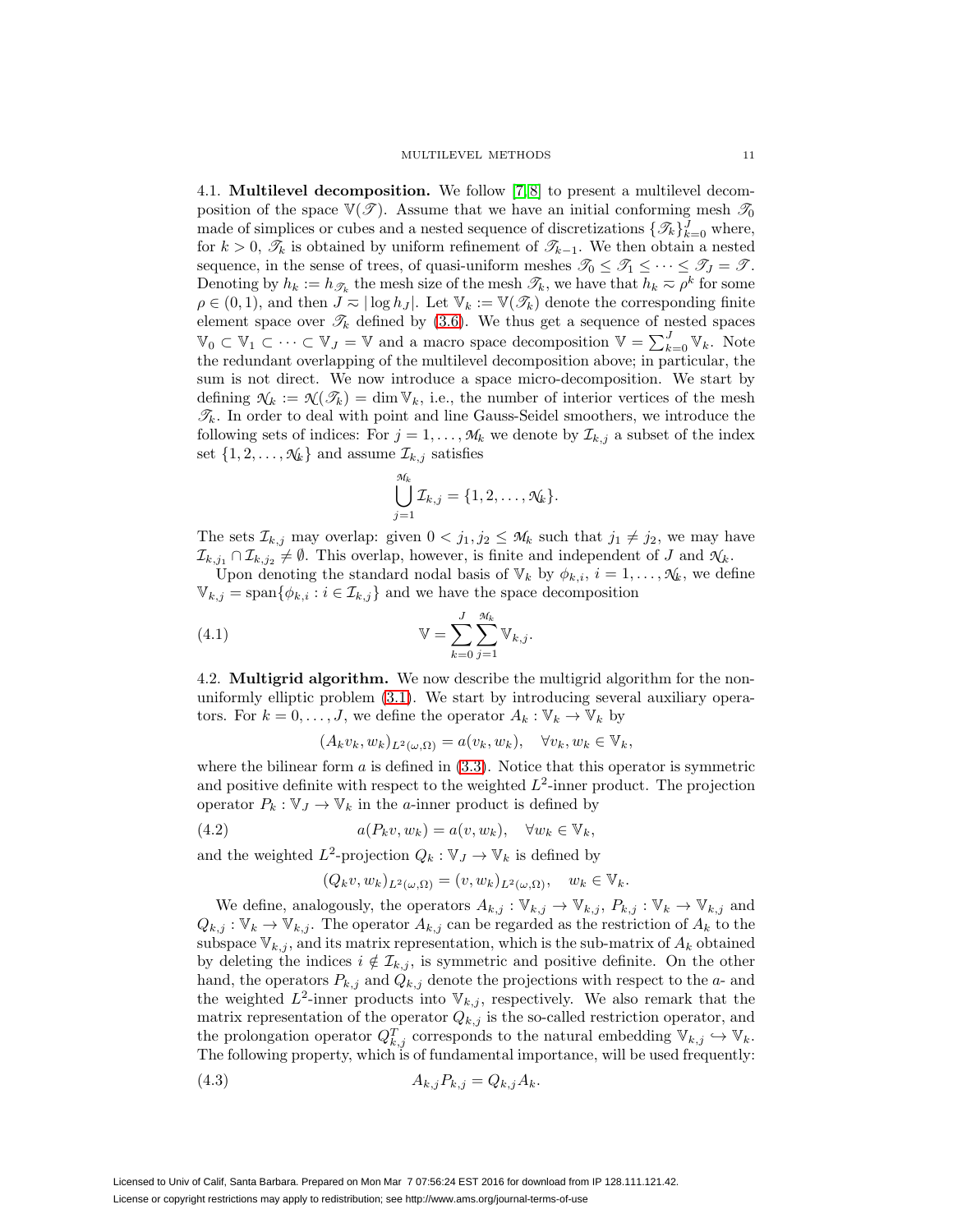With this notation we define a symmetric V-cycle multigrid method as in [\[10,](#page-22-17) Algorithm 3.1, with  $m \geq 1$  pre- and post-smoothing steps of the form

$$
v \leftarrow v + A_{k,j}^{-1} Q_{k,j} (r_k - A_k v),
$$

where  $r_k$  is the residual in  $\mathbb{V}_k$  and  $1 \leq j \leq \mathcal{M}_k$ . When  $m = 1$ , it is equivalent to the application of successive subspace corrections (SSC) to the decomposition [\(4.1\)](#page-10-0) with exact sub-solvers  $A_{k,j}^{-1}$  so that the V-cycle multigrid method has a smoother at each level of block Gauss-Seidel type [\[8,](#page-22-11) [53\]](#page-24-2). In particular, if we consider a nodal decomposition  $\mathcal{I}_{k,j} = \{j\}$  we obtain a point-wise Gauss-Seidel smoother. On the other hand, if the indices in  $\mathcal{I}_{k,j}$  are such that the corresponding vertices lie on a straight line, we obtain the so-called line Gauss-Seidel smoother, which will be essential to efficiently solve problem [\(1.2\)](#page-1-1) with anisotropic elements.

4.3. **Analysis of the multigrid method.** In order to prove the nearly uniform convergence of the symmetric  $\mathcal{V}$ -cycle multigrid method without any assumptions, we rely on the following fundamental identity developed by Xu and Zikatanov [\[55\]](#page-24-3); see also [\[21,](#page-22-18) [23\]](#page-22-19) for alternative proofs.

<span id="page-11-1"></span>**Theorem 4.1** (XZ identity). Let  $\mathbb{V}$  be a Hilbert space with inner product  $(\cdot, \cdot)_A$ and norm  $\|\cdot\|_A$ . For  $j=0,\ldots,J$  let  $\mathbb{V}_j\subset\mathbb{V}$  be closed subspaces of  $\mathbb {V}$  that satisfy  $\mathbb{V} = \sum_{j=0}^{J} \mathbb{V}_j$ . Denote by  $P_j : \mathbb{V} \to \mathbb{V}_j$  the orthogonal projection in the a-inner product onto  $V_j$  defined in [\(4.2\)](#page-10-1). Then, the following identity holds:

$$
\left\| \prod_{j=0}^{J} (I - P_j) \right\|_{A}^{2} = 1 - \frac{1}{1 + c_0},
$$

where

(4.4) 
$$
c_0 = \sup_{\|\nu\|_A = 1} \inf_{\sum_{i=0}^J \nu_i = \nu} \sum_{i=0}^J \left\| P_i \sum_{j=i+1}^J \nu_j \right\|_A^2.
$$

The XZ identity given by Theorem [4.1,](#page-11-1) the properties of the interpolation operator  $\Pi_{\mathcal{F}}$  defined in §[3.2,](#page-7-2) the stability of the nodal decomposition stated in Lemma [5.1](#page-12-0) below, and the weighted inverse inequality proved in Lemma [5.2](#page-12-1) below will allow us to obtain nearly uniform convergence of the symmetric V-cycle without resorting to any regularity assumptions on the solution (see [\[7,](#page-22-16) [8,](#page-22-11) [10,](#page-22-17) [53\]](#page-24-2) for details) or the weight  $\omega$ .

### 5. Analysis of multigrid methods on quasi-uniform grids

<span id="page-11-0"></span>In this section we consider the  $\mathcal V$ -cycle multigrid method applied to solve the weighted discrete problem [\(3.7\)](#page-7-3) on quasi-uniform meshes. We consider standard point-wise Gauss-Seidel smoothers and prove convergence with a nearly optimal rate up to a factor  $J \n\approx |\log h_J|$ . Our main contribution is the extension of the standard multigrid analysis [\[12,](#page-22-9) [13,](#page-22-10) [37,](#page-23-9) [53\]](#page-24-2) to include weights belonging to the Muckenhoupt class  $A_2(\mathbb{R}^N)$ . An optimal result for weights in the  $A_1(\mathbb{R}^N)$ -class is derived in [\[36\]](#page-23-13). Nevertheless, since our main motivation is the fractional Laplacian and the weight  $y^{\alpha} \in A_2(\mathbb{R}^N) \setminus A_1(\mathbb{R}^N)$ , we need to consider the larger class  $A_2(\mathbb{R}^N)$ .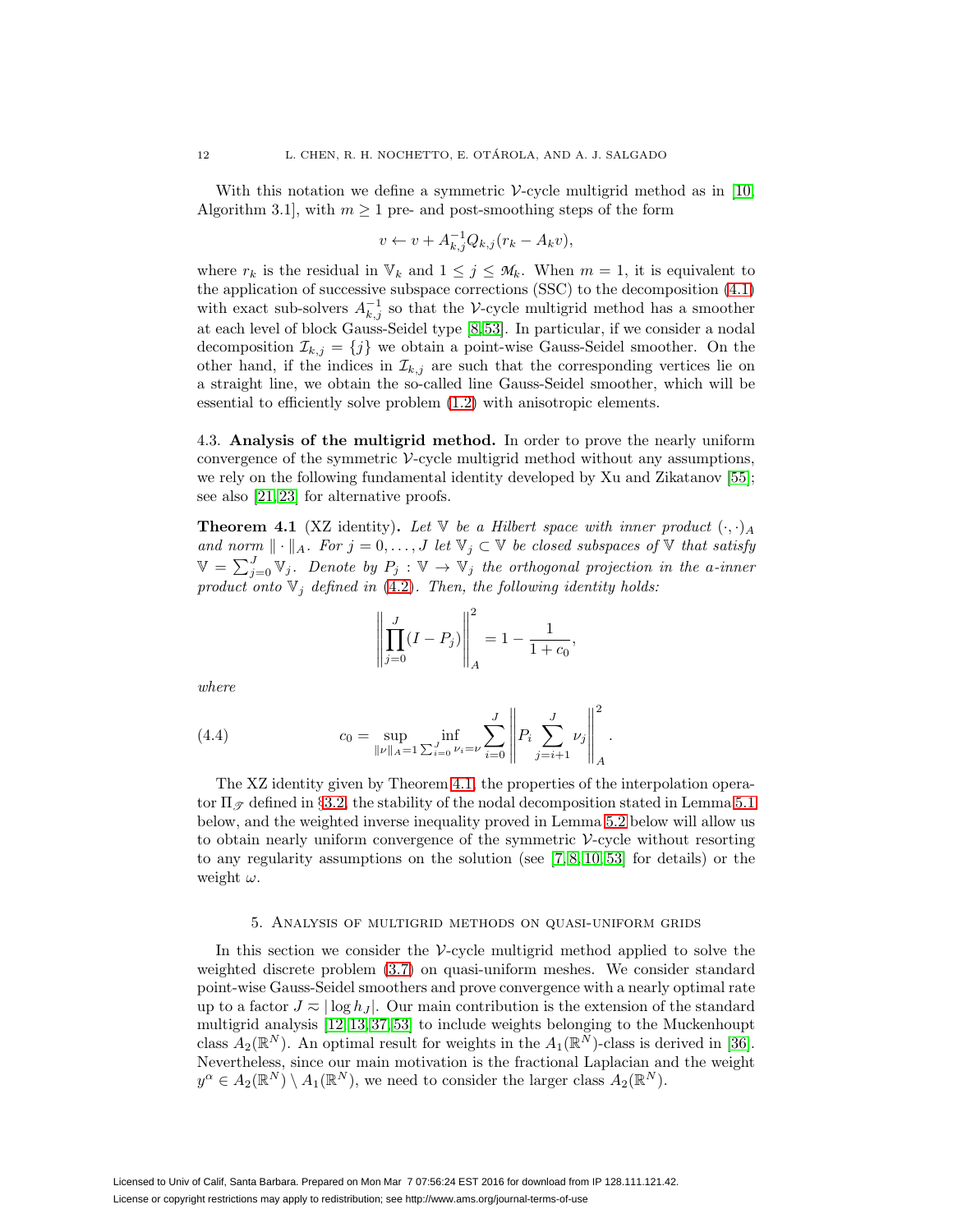5.1. **Stability of the nodal decomposition in the weighted**  $L^2$ -norm. Here we show that the nodal decomposition is stable in the weighted  $L^2$ -norm. Equivalently, the mass matrix for this inner product is spectrally equivalent to its diagonal.

<span id="page-12-0"></span>**Lemma 5.1** (Stability of the nodal decomposition). Let  $\mathscr{T} \in \mathbb{T}$  be a quasi-uniform mesh, and let  $v \in V(\mathcal{T})$ . Then, we have the following norm equivalence:

<span id="page-12-2"></span>(5.1) 
$$
\sum_{i=1}^{\mathcal{X}(\mathcal{F})} ||v_i||_{L^2(\omega,\Omega)}^2 \lesssim ||v||_{L^2(\omega,\Omega)}^2 \lesssim \sum_{i=1}^{\mathcal{X}(\mathcal{F})} ||v_i||_{L^2(\omega,\Omega)}^2,
$$

where  $v = \sum_{i=1}^{\mathcal{N}(\mathcal{T})} v_i$  denotes the nodal decomposition for v, and the hidden constants in each inequality above only depend on the dimension n and  $C_{2,\omega}$ .

*Proof.* Let  $\hat{T} \subset \mathbb{R}^n$  be a reference element and  $\{\hat{\phi}_1,\ldots,\hat{\phi}_{\mathcal{N}_{\hat{\sigma}}}\}\$  be its local shape functions, where  $\mathcal{N}_{\widehat{T}}$  is the number of vertices of  $\widehat{T}$ . A standard argument shows that

$$
\widehat{c}_1\left(\int_{\hat{T}}\widehat{\omega}\right)\sum_{i=1}^{\mathcal{N}_{\widehat{T}}}\widehat{V}_i^2\leq\|\widehat{v}\|_{L^2(\widehat{\omega},\widehat{T})}^2\leq \widehat{c}_2\left(\int_{\hat{T}}\widehat{\omega}\right)\sum_{i=1}^{\mathcal{N}_{\widehat{T}}}\widehat{V}_i^2,
$$

where  $0 < \hat{c}_1 \leq \hat{c}_2$ ,  $\hat{v} = \sum_{i=1}^{\mathcal{N}_{\hat{T}}} \hat{V}_i \hat{\phi}_i$  and  $\hat{\omega}$  is a weight; see [\[29,](#page-23-19) Lemma 9.7]. Now, given  $T \in \mathscr{T}$ , we denote by  $F_T : \widehat{T} \to T$  the mapping such that  $\hat{v} = v \circ F_T$ . Since the  $A_2$ -class is invariant under isotropic dilations [\[45,](#page-23-10) Proposition 2.1], a scaling argument shows that

$$
\left(\int_T\omega\right)\sum_{i=1}^{\mathcal{N}_T}V_i^2\lesssim \|v\|_{L^2(\omega,T)}^2\lesssim \left(\int_T\omega\right)\sum_{i=1}^{\mathcal{N}_T}V_i^2.
$$

It remains to show that  $\int_T \omega \approx \int_T \omega \phi_i^2$ . The fact that  $0 \leq \phi_i \leq 1$  immediately yields

$$
\int_T \omega \phi_i^2 \le \int_T \omega.
$$

The converse inequality follows from the *strong doubling property* of  $\omega$  given in Proposition [2.1.](#page-4-3) In fact, setting  $E = \{x \in T : \phi_i^2 \ge \frac{1}{2}\} \subset T$ , we have

$$
\int_T \omega \phi_i^2 \geq \int_E \omega \phi_i^2 \geq \frac{1}{2} \int_E \omega \geq \frac{1}{2C_{2,\omega}} \left(\frac{|E|}{|T|}\right)^2 \int_T \omega.
$$

Finally, notice that the supports of the nodal basis functions  $\{\phi_i\}_{i=1}^{\mathcal{N}(\mathcal{F})}$  have a finite overlap which is independent of the refinement level; i.e., for every  $i = 1, \ldots, \mathcal{N}(\mathcal{F})$ , the number  $n(i) = # \{j : \text{supp } \phi_i \cap \text{supp } \phi_j \neq \emptyset \}$  is uniformly bounded. We arrive at [\(5.1\)](#page-12-2) summing over all the elements  $T \in \mathscr{T}$ .

Let us now show a weighted inverse inequality.

<span id="page-12-1"></span>**Lemma 5.2** (Weighted inverse inequality). Let  $\mathcal{T} \in \mathbb{T}$  be a quasi-uniform mesh, and let  $T \in \mathcal{T}$  and  $v \in V(\mathcal{T})$ . Then, we have the following inverse inequality:

<span id="page-12-3"></span>(5.2) 
$$
\|\nabla v\|_{L^2(\omega,T)} \lesssim h_{\mathscr{T}}^{-1} \|v\|_{L^2(\omega,T)}.
$$

*Proof.* Since  $\mathscr T$  is quasi-uniform with mesh size  $h_{\mathscr T}$ , we have  $|\nabla \phi_i| \lesssim h_{\mathscr T}^{-1}$  and

$$
\int_T \omega |\nabla v|^2 \lesssim h_{\mathscr{T}}^{-2} \sum_{i=1}^{\mathcal{N}_T} V_i^2 \int_T \omega,
$$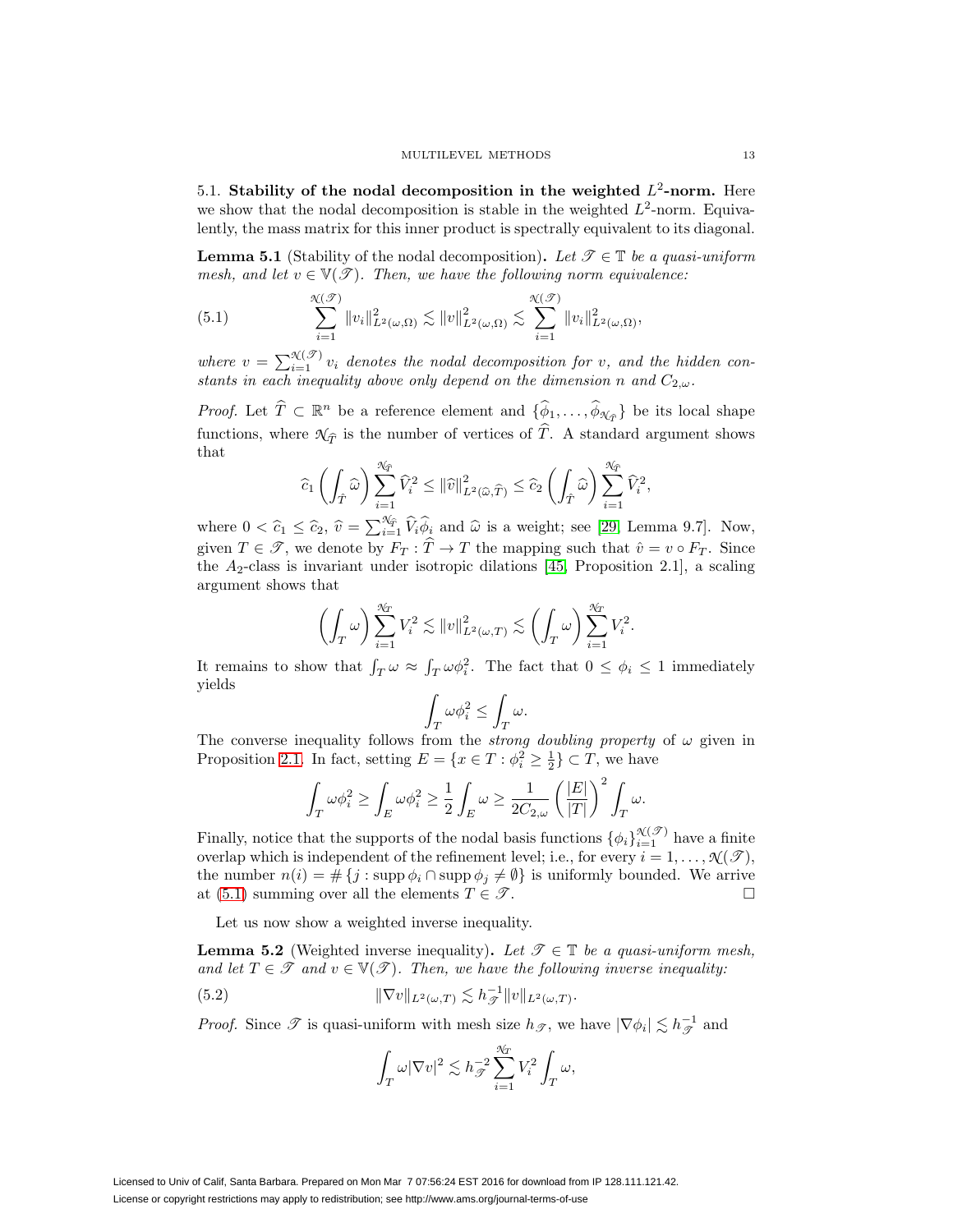where we have used the nodal decomposition of  $v = \sum_{i=1}^{\mathcal{H}} V_i \phi_i$ . As in the proof of Lemma [5.1,](#page-12-0) Proposition [2.1](#page-4-3) yields

$$
\int_T \omega \lesssim C_{2,\omega} \int_T \omega \phi_i^2,
$$

so that we obtain

$$
\int_T \omega |\nabla v|^2 \lesssim C_{2,\omega} h_{\mathscr{T}}^{-2} \sum_{i=1}^{\mathscr{N}_T} V_i^2 \int_T \omega \phi_i^2 \lesssim C_{2,\omega} h_{\mathscr{T}}^{-2} \int_T \omega v^2,
$$

where, in the last step, we have used  $(5.1)$ . This concludes the proof.  $\Box$ 

5.2. **Convergence analysis.** We now present a convergence analysis of the multigrid  $V$ -cycle applied to solve the weighted discrete problem  $(3.7)$  over quasi-uniform meshes and with standard point-wise Gauss-Seidel smoothers:  $M_k = N_k$  and  $\mathcal{I}_{k,j} =$  ${j \atop 1}$  for  $j = 1, \ldots N_k$ . The main ingredients are the stability of the nodal decomposition obtained in Lemma [5.1,](#page-12-0) the weighted inverse inequality of Lemma [5.2,](#page-12-1) and the properties of the quasi-interpolant introduced in Section [3.](#page-6-0) We follow [\[52,](#page-24-7) [54\]](#page-24-8).

<span id="page-13-2"></span>**Theorem 5.3** (Convergence of symmetric V-cycle multigrid). The multigrid Vcycle with point-wise Gauss-Seidel smoother over quasi-uniform meshes is convergent with a contraction rate

$$
\delta \leq 1 - \frac{1}{1 + CJ},
$$

where C is independent of the mesh size, and it depends on the weight  $\omega$  only through the constant  $C_{2,\omega}$  defined in [\(2.1\)](#page-4-2).

Proof. By the XZ identity stated in Theorem [4.1,](#page-11-1) we only need to estimate

<span id="page-13-0"></span>
$$
(5.3) \quad c_0 = \sup_{\|v\|_{H_0^1(\omega,\Omega)}=1} \inf_{\sum_{k=0}^J \sum_{i=1}^{N_k} v_{k,i} = v} \sum_{k=0}^J \sum_{i=1}^{N_k} \left\| \nabla \left( P_{k,i} \sum_{(l,j)\succ(k,i)} v_{l,j} \right) \right\|_{L^2(\omega,\Omega)}^2,
$$

where  $\succ$  stands for the so-called *lexicographic ordering*, i.e.,

$$
(l, j) \succ (k, i) \Leftrightarrow \begin{cases} l > k, \\ l = k \end{cases}
$$
 and  $j > i$ .

We recall that  $k = 0, \ldots, J, j = 1, \ldots, \mathcal{N}_k$  and the operator  $P_{k,i} : \mathbb{V}_k \to \mathbb{V}_{k,i}$  is the projection with respect to the bilinear form a. For  $k = 0, \ldots, J$  we denote by  $\Pi_{\mathcal{F}_k}$  the quasi-interpolation operator defined in §[3.2](#page-7-2) over the mesh  $\mathcal{F}_k$ . Next, we introduce the telescopic multilevel decomposition

<span id="page-13-1"></span>(5.4) 
$$
v = \sum_{k=0}^{J} v_k, \qquad v_k = (\Pi_{\mathcal{T}_k} - \Pi_{\mathcal{T}_{k-1}})v, \qquad \Pi_{\mathcal{T}_{-1}} v := 0,
$$

along with the nodal decomposition  $v_k = \sum_{i=1}^{\mathcal{N}_k} v_{k,i}$ , for each level k. Consequently, the right hand side of [\(5.3\)](#page-13-0) can be rewritten by using the telescopic multilevel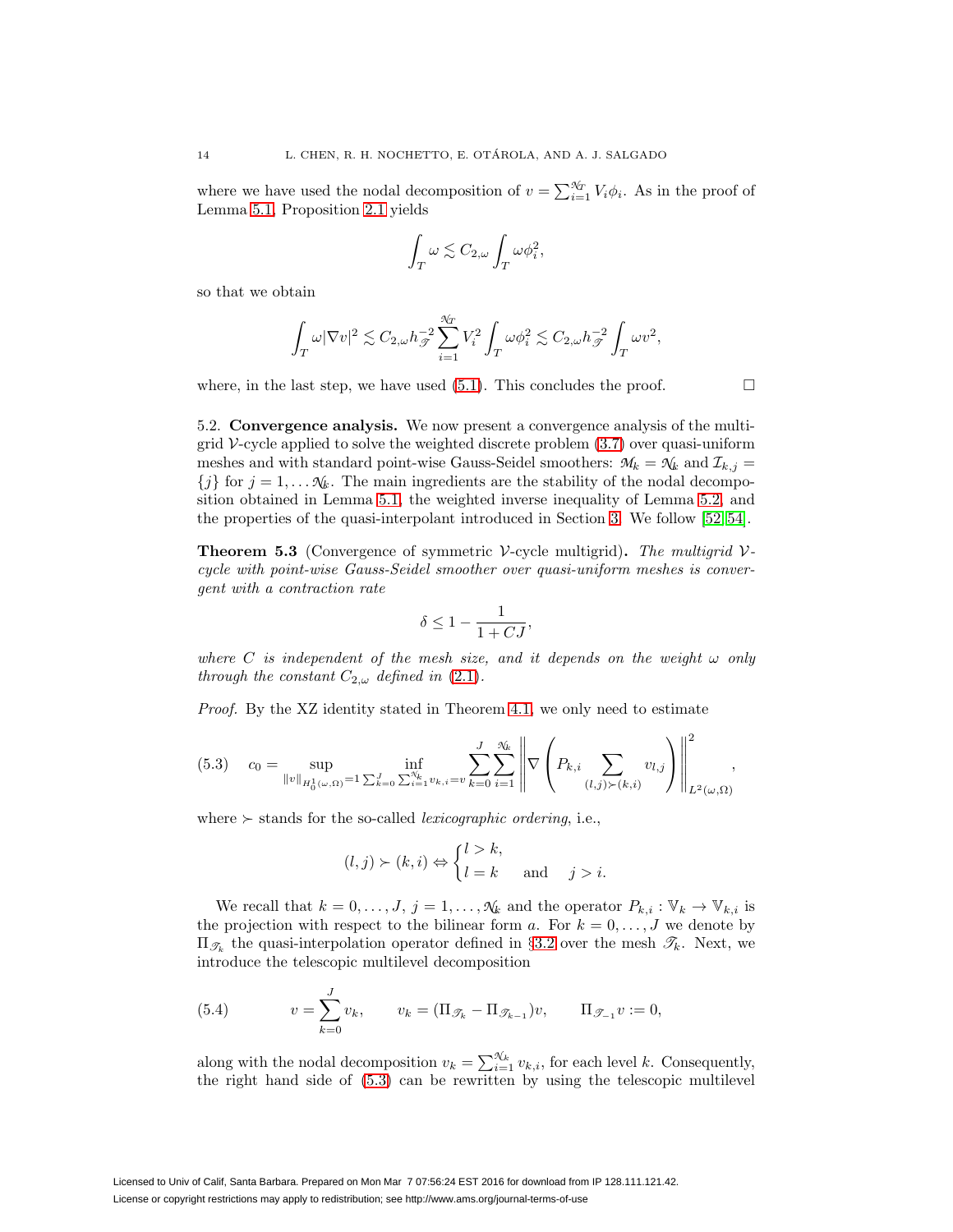decomposition [\(5.4\)](#page-13-1) as follows:

$$
V_{k,i} := \sum_{(l,j)\succ(k,i)} v_{l,j} = \sum_{l=k+1}^{J} \sum_{j=1}^{\mathcal{N}_k} v_{l,j} + \sum_{j=i+1}^{\mathcal{N}_k} v_{k,j} = \sum_{l=k+1}^{J} v_l + \sum_{j=i+1}^{\mathcal{N}_k} v_{k,j}
$$

$$
= v - \Pi_{\mathcal{I}_k} v + \sum_{j=i+1}^{\mathcal{N}_k} v_{k,j},
$$

because  $\Pi_{\mathscr{T}_k}$  is invariant over  $\mathbb{V}_k$ . Therefore, we have

$$
\|\nabla P_{k,i}V_{k,i}\|_{L^2(\omega,\Omega)}^2 \lesssim \|\nabla P_{k,i}(v - \Pi_{\mathscr{T}_k}v)\|_{L^2(\omega,\Omega)}^2 + \left\|\nabla P_{k,i}\sum_{j=i+1}^{\mathscr{N}_k} v_{k,j}\right\|_{L^2(\omega,\Omega)}^2
$$
  

$$
\lesssim \|\nabla (v - \Pi_{\mathscr{T}_k}v)\|_{L^2(\omega,D_{k,i})}^2 + \sum_{\substack{j=i+1 \ D_{k,i}\cap D_{k,j}\neq\emptyset}}^{\mathscr{N}_k} \|\nabla v_{k,j}\|_{L^2(\omega,\Omega)}^2,
$$

where  $D_{k,i} = \text{supp } \phi_{k,i}$ . Adding over  $i = 1, \ldots, \mathcal{N}_k$  and using the finite overlapping property of the sets  $D_{k,i}$  yield

$$
\sum_{i=1}^{\mathcal{N}_k} \sum_{\substack{j=i+1 \ D_{k,i} \cap D_{k,j} \neq \emptyset}}^{\mathcal{N}_k} \|\nabla v_{k,j}\|_{L^2(\omega,\Omega)}^2 \lesssim \sum_{i=1}^{\mathcal{N}_k} \|\nabla v_{k,i}\|_{L^2(\omega,\Omega)}^2,
$$

whence, the weighted inverse inequality [\(5.2\)](#page-12-3) gives

$$
\sum_{i=1}^{\mathcal{N}_k} \|\nabla P_{k,i} V_{k,i}\|_{L^2(\omega,\Omega)}^2 \lesssim \|\nabla (v - \Pi_{\mathscr{T}_k} v)\|_{L^2(\omega,\Omega)}^2 + \sum_{i=1}^{\mathcal{N}_k} h_k^{-2} \|v_{k,i}\|_{L^2(\omega,\Omega)}^2.
$$

We resort to (stability of the operator  $\Pi_{\mathcal{T}_k}$ ) Proposition [3.2](#page-8-5) and (stability of the micro-decomposition) Lemma [5.1](#page-12-0) to arrive at

$$
\sum_{i=1}^{\mathcal{N}_k} \|\nabla P_{k,i} V_{k,i}\|_{L^2(\omega,\Omega)}^2 \lesssim \|\nabla v\|_{L^2(\omega,\Omega)}^2 + h_k^{-2} \|v_k\|_{L^2(\omega,\Omega)}^2.
$$

Since  $v_k = (\Pi_{\mathscr{T}_k} - \Pi_{\mathscr{T}_{k-1}})v$ , we utilize the approximation properties of  $\Pi_{\mathscr{T}_k}$ , given in Proposition [3.1,](#page-8-6) to deduce

$$
||v_k||_{L^2(\omega,\Omega)} \le ||v - \Pi_{\mathscr{T}_k}v||_{L^2(\omega,\Omega)} + ||v - \Pi_{\mathscr{T}_{k-1}}v||_{L^2(\omega,\Omega)} \lesssim h_k ||\nabla v||_{L^2(\omega,\Omega)}.
$$

This implies  $\sum_{i=1}^{\mathcal{N}_k} \|\nabla P_{k,i} V_{k,i}\|_{L^2(\omega,\Omega)}^2 \lesssim \|\nabla v\|_{L^2(\omega,\Omega)}^2$ , and adding over k from 0 to J yields  $c_0 \lesssim J$ , which completes the proof.

# <span id="page-14-0"></span>6. A multigrid method for the fractional Laplace operator on tensor product anisotropic meshes

As we explained in §[3.3,](#page-8-7) the regularity estimate [\(3.14\)](#page-8-1) implies the necessity of graded meshes in the extended variable y. This allows us to recover an almostoptimal error estimate for the finite element approximation of problem [\(1.2\)](#page-1-1) [\[44,](#page-23-1) Theorem 5.4]. In fact, finite elements on quasi-uniform meshes have poor approximation properties for small values of the parameter s. The isotropic error estimates of [\[44,](#page-23-1) Theorem 5.1] are not optimal, which makes anisotropic estimates essential. For this reason, in this section we develop a multilevel theory for problem [\(1.2\)](#page-1-1)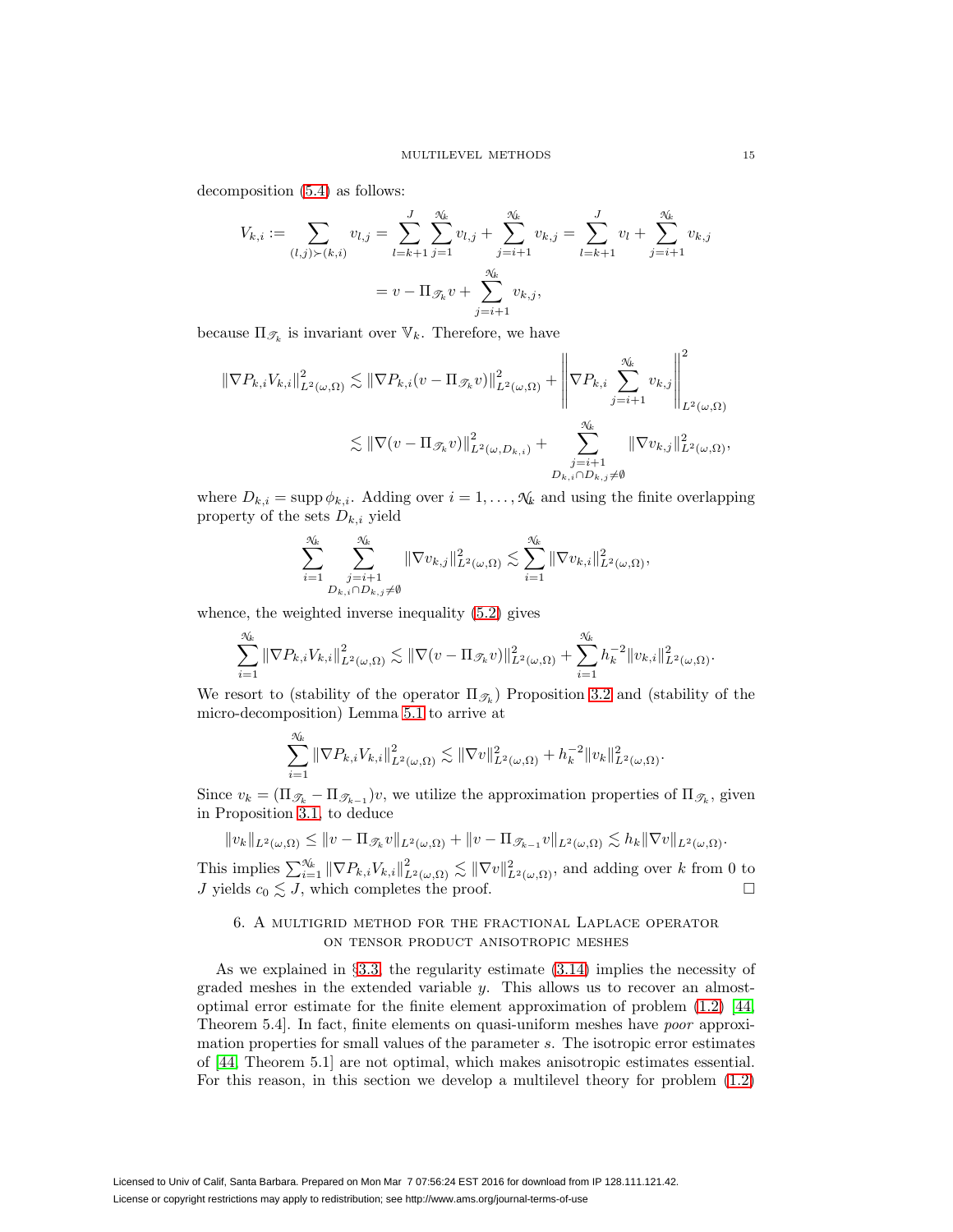having in mind anisotropic partitions in the extended variable y and the multilevel setting described in Section [4](#page-9-0) for the nonuniformly elliptic equation [\(3.1\)](#page-6-1). We shall obtain nearly uniform convergence of a  $\mathcal V$ -cycle multilevel method for the problem [\(1.2\)](#page-1-1) without any regularity assumptions on the solution or weight. We consider line Gauss-Seidel smoothers. The analysis is an adaptation of the results presented in [\[52\]](#page-24-7) for anisotropic elliptic equations, and it is again based on the XZ identity [\[55\]](#page-24-3).

6.1. **A multigrid algorithm with line smoothers.** The success of multigrid methods for uniformly elliptic operators is due to the fact that the smoothers are effective in reducing the nonsmooth (high frequency) components of the error and the coarse grid corrections are effective in reducing the smooth (low frequency) components. However, the effectiveness of both strategies depends crucially on several factors such as the anisotropy of the mesh. A key ingredient in the design and analysis of a multigrid method on anisotropic meshes is the use of the so-called line smoothers; see [\[1,](#page-21-3) [11,](#page-22-13) [38,](#page-23-20) [48\]](#page-24-9).

Intuitively, when solving the  $\alpha$ -harmonic extension [\(1.2\)](#page-1-1) on graded meshes, the approximation from the coarse grid is dominated by the larger mesh size in the x -direction, and thus the coarse grid correction cannot capture the smaller scale in the y-direction. One possible solution is the use of semi-coarsening, i.e., coarsening only the y-direction until the mesh sizes in both directions are comparable. Another solution is the use of line smoothing, i.e., solving sub-problems restricted to one vertical line. We shall use the latter approach, which is relatively easy to implement for tensor-product meshes.

Let us describe the decomposition of  $V_J = V(\mathcal{T}_{\gamma_J})$  that we shall use. To do so, we follow the notation of  $\S 4.1$ . We set  $M_k$  to be the number of interior nodes of  $\mathcal{T}_{\Omega,k}$  and define, for  $j = 1, \ldots, \mathcal{M}_k$ , the set  $\mathcal{I}_{k,j}$  as the collection of indices for the vertices that lie on the line  $\{v_j'\}\times[0,\mathcal{Y})$  at the level k. The decomposition is then given by  $(4.1)$ . This decomposition is also stable, which allows us to obtain the appropriate anisotropic inverse inequalities; see Lemma [6.1](#page-15-0) below.

Owing to the nature of the decomposition, the smoother requires the evaluation of  $A_{k,j}^{-1}$  which corresponds to the action of the operator over a vertical line. This can be efficiently realized since the corresponding matrix is tri-diagonal.

<span id="page-15-0"></span>**Lemma 6.1** (Nodal stability and anisotropic inverse inequalities). Let  $\mathcal{T}_{\gamma}$  be a tensor product graded grid, which is quasi-uniform in  $\Omega$  and graded in the extended variable so that [\(3.16\)](#page-9-1) holds. If  $v = \sum_{j=1}^{M_J} v_j \in V(\mathscr{T}_{\mathcal{T}})$ , then

<span id="page-15-1"></span>(6.1) 
$$
\sum_{j=1}^{\mathcal{M}_J} ||v_j||^2_{L^2(y^{\alpha}, \mathcal{C}_{\mathcal{Y}})} \lesssim ||v||^2_{L^2(y^{\alpha}, \mathcal{C}_{\mathcal{Y}})} \lesssim \sum_{j=1}^{\mathcal{M}_J} ||v_j||^2_{L^2(y^{\alpha}, \mathcal{C}_{\mathcal{Y}})}.
$$

Moreover, we have the following inverse inequalities:

<span id="page-15-2"></span> $(6.2) \qquad \|\nabla_{x'}v\|_{L^2(y^{\alpha},T)} \lesssim h_K^{-1} \|v\|_{L^2(y^{\alpha},T)}, \qquad \|\partial_y v\|_{L^2(y^{\alpha},T)} \lesssim h_I^{-1} \|v\|_{L^2(y^{\alpha},T)},$ where  $T = K \times I$  is a generic element of  $\mathcal{T}_{\gamma}$ .

Proof. The nodal stability [\(6.1\)](#page-15-1) follows along the same lines of Lemma [5.1](#page-12-0) upon realizing that the functions  $v_j = v_j(x', y)$  are defined on the vertical lines  $(v'_j, y)$ with  $y \in [0, \mathcal{Y})$  and the index j corresponds to a nodal decomposition in  $\Omega$ . Using that  $|\nabla_{x'} \phi_i| \lesssim h_K^{-1}$  and  $|\partial_y \phi_i| \lesssim h_I^{-1}$ , we derive [\(6.2\)](#page-15-2) inspired by Lemma [5.2.](#page-12-1)  $\square$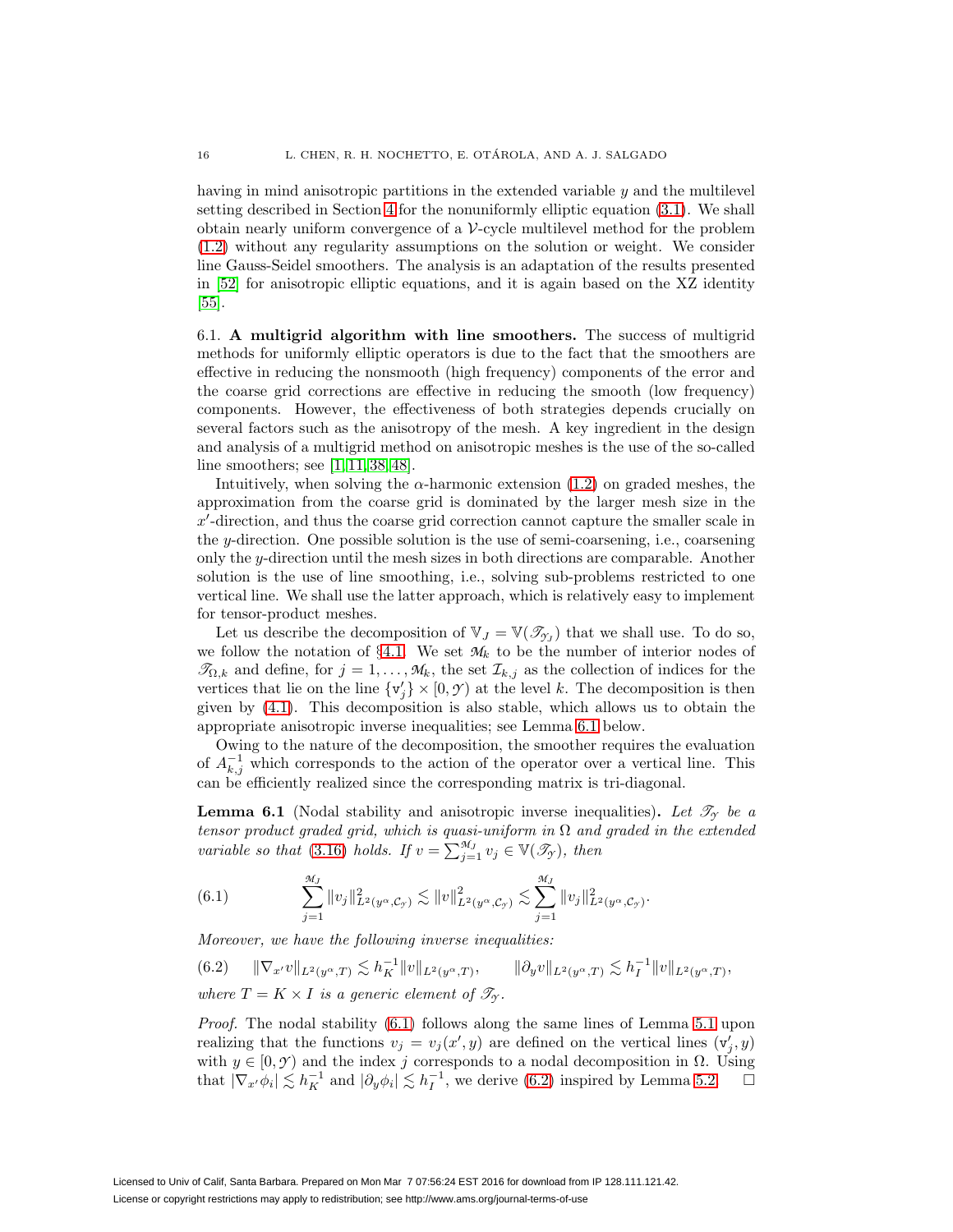We now examine the V-cycle multigrid method applied to the decomposition [\(4.1\)](#page-10-0) with exact sub-solvers on  $\mathbb{V}_{k,j}$ , i.e., with line smoothers; see [\[10,](#page-22-17) §III.12] and [\[52\]](#page-24-7). A key observation in favor of subspaces  $\{\mathbb{V}_{k,j}\}_{j=1}^{\mathcal{M}_k}$  follows.

<span id="page-16-0"></span>**Lemma 6.2** (Nodal stability of y-derivatives)**.** Under the same assumptions of Lemma [6.1](#page-15-0) we have

(6.3) 
$$
\sum_{j=1}^{\mathcal{M}_J} \|\partial_y v_j\|_{L^2(y^{\alpha}, \mathcal{C}_{\mathcal{Y}})}^2 \lesssim \|\partial_y v\|_{L^2(y^{\alpha}, \mathcal{C}_{\mathcal{Y}})}^2 \lesssim \sum_{j=1}^{\mathcal{M}_J} \|\partial_y v_j\|_{L^2(y^{\alpha}, \mathcal{C}_{\mathcal{Y}})}^2.
$$

*Proof.* We just proceed as in Lemma [5.1](#page-12-0) with v replaced by  $\partial_y v = \sum_{j=1}^{\mathcal{M}_J} \partial_y v_j$ .  $\Box$ 

Exploiting Theorem [4.1,](#page-11-1) the properties of the quasi-interpolation operator  $\Pi_{\mathcal{F}_k}$ defined in §[3.2,](#page-7-2) and Lemmas [6.1](#page-15-0) and [6.2,](#page-16-0) we obtain the nearly uniform convergence of the symmetric V-cycle multigrid method. We follow  $[52, 54]$  $[52, 54]$ .

<span id="page-16-5"></span>**Theorem 6.3** (Convergence of multigrid methods with line smoothers)**.** The symmetric  $V$ -cycle multigrid method with line smoothing converges with a contraction rate

$$
\delta \le 1 - \frac{1}{1 + CJ},
$$

where  $C$  is independent of the number of degrees of freedom. The constant  $C$  depends on the weight  $y^{\alpha}$  only through the constant  $C_{2,y^{\alpha}}$  and on s like  $C \approx \gamma$ , where  $\gamma$  is the parameter that defines the graded mesh [\(3.16\)](#page-9-1).

Proof. We again use the XZ identity [\(4.1\)](#page-11-1) and modify the arguments in the proof of Theorem [5.3.](#page-13-2) We introduce the telescopic multilevel decomposition

(6.4) 
$$
v = \sum_{k=0}^{J} v_k, \qquad v_k = (\Pi_{\mathcal{I}_{\mathcal{J},k}} - \Pi_{\mathcal{I}_{\mathcal{J},k-1}})v, \qquad \Pi_{\mathcal{I}_{\mathcal{J},-1}} v := 0
$$

and the line decomposition  $v_k = \sum_{j=1}^{\mathcal{M}_k} v_{k,j}$ . With the same arguments as in the proof of Theorem [5.3](#page-13-2) and denoting  $V_{k,i} = \sum_{(l,j) \succ (k,i)} v_{l,j}$ , we arrive at the inequality

<span id="page-16-1"></span>
$$
(6.5) \sum_{i=1}^{\mathcal{M}_k} \|\nabla P_{k,i} V_{k,i}\|_{L^2(y^{\alpha}, \mathcal{C}_{\mathcal{Y}})}^2 \lesssim \|\nabla (v - \Pi_{\mathcal{J}_{\mathcal{Y},k}} v)\|_{L^2(y^{\alpha}, \mathcal{C}_{\mathcal{Y}})}^2 + \sum_{j=1}^{\mathcal{M}_k} \|\nabla v_{k,j}\|_{L^2(y^{\alpha}, \mathcal{C}_{\mathcal{Y}})}^2,
$$

where we used the finite overlapping property of the sets  $\mathcal{I}_{k,j}$ ; see §[4.1.](#page-10-2) It remains to estimate both terms in [\(6.5\)](#page-16-1). The stability of the quasi-interpolant  $\Pi_{\mathscr{T}_{\kappa}}$  stated in [\(3.11\)](#page-8-8) ([\[44,](#page-23-1) Theorems 4.7 and 4.8] and [\[45,](#page-23-10) Lemma 5.1]) yields

<span id="page-16-4"></span>(6.6) 
$$
\|\nabla(v - \Pi_{\mathscr{T}_{\mathcal{T},k}}v)\|_{L^2(y^{\alpha}, \mathcal{C}_{\mathcal{T}})} \lesssim \|\nabla v\|_{L^2(y^{\alpha}, \mathcal{C}_{\mathcal{T}})}.
$$

To estimate the second term in [\(6.5\)](#page-16-1) we begin by noticing that

<span id="page-16-3"></span>(6.7) 
$$
\sum_{j=1}^{\mathcal{M}_k} \|\nabla v_{k,j}\|_{L^2(y^{\alpha}, \mathcal{C}_{\mathcal{Y}})}^2 = \sum_{j=1}^{\mathcal{M}_k} \|\nabla_{x'} v_{k,j}\|_{L^2(y^{\alpha}, \mathcal{C}_{\mathcal{Y}})}^2 + \sum_{j=1}^{\mathcal{M}_k} \|\partial_y v_{k,j}\|_{L^2(y^{\alpha}, \mathcal{C}_{\mathcal{Y}})}^2.
$$

The first term is estimated via the first weighted inverse inequality [\(6.2\)](#page-15-2) and the stability of the nodal decomposition [\(6.1\)](#page-15-1), that is,

<span id="page-16-2"></span>
$$
(6.8) \qquad \sum_{j=1}^{\mathcal{M}_k} \|\nabla_{x'} v_{k,j}\|_{L^2(y^{\alpha}, \mathcal{C}_{\mathcal{Y}})}^2 \lesssim \sum_{j=1}^{\mathcal{M}_k} h'_k^{-2} \|v_{k,j}\|_{L^2(y^{\alpha}, \mathcal{C}_{\mathcal{Y}})}^2 \lesssim h'_k^{-2} \|v_k\|_{L^2(y^{\alpha}, \mathcal{C}_{\mathcal{Y}})}^2,
$$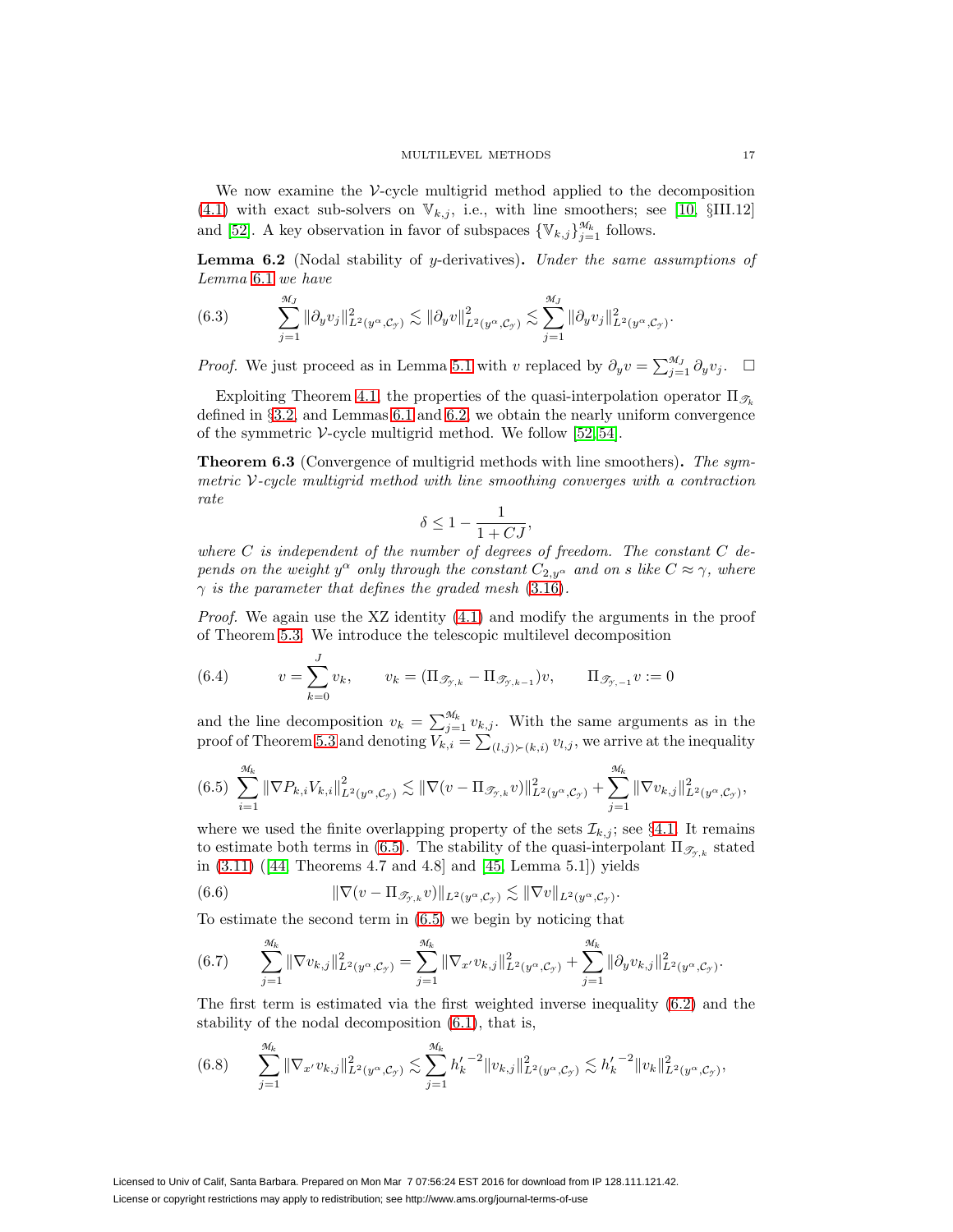where  $h'_k$  is the mesh size in the x' direction at level k. The approximation property of  $\Pi_{\mathscr{T}_{x,k}}$  stated in Lemma [3.2](#page-9-2) ([\[45,](#page-23-10) Theorem 5.7]) and the definition of  $v_k$  yield

$$
||v_k||_{L^2(y^\alpha, \mathcal{C}_{\mathcal{Y}})} \le ||v - \Pi_{\mathscr{T}_{\mathcal{Y},k}} v||_{L^2(y^\alpha, \mathcal{C}_{\mathcal{Y}})} + ||v - \Pi_{\mathscr{T}_{\mathcal{Y},k-1}} v||_{L^2(y^\alpha, \mathcal{C}_{\mathcal{Y}})}
$$
  

$$
\lesssim h'_k ||\nabla_{x'} v||_{L^2(y^\alpha, \mathcal{C}_{\mathcal{Y}})} + h''_k ||\partial_y v||_{L^2(y^\alpha, \mathcal{C}_{\mathcal{Y}})}
$$

where  $h''_k$  denotes the *maximal* mesh size in the y direction at level k. Using [\(3.17\)](#page-9-3) we see that  $h''_k \lesssim \gamma h'_k$ , and replacing the estimate above in [\(6.8\)](#page-16-2), we obtain

<span id="page-17-1"></span>(6.9) 
$$
\sum_{j=1}^{\mathcal{M}_k} \|\nabla_{x'} v_{k,j}\|_{L^2(y^{\alpha}, \mathcal{C}_{\mathcal{I}})}^2 \lesssim \|\nabla v\|_{L^2(y^{\alpha}, \mathcal{C}_{\mathcal{I}})}^2,
$$

which bounds the first term in  $(6.7)$ . To estimate the second term, we resort to Lemma [6.2,](#page-16-0) namely

<span id="page-17-2"></span>(6.10) 
$$
\sum_{j=1}^{\mathcal{M}_k} \|\partial_y v_{k,j}\|_{L^2(y^{\alpha}, \mathcal{C}_{\mathcal{Y}})}^2 \lesssim \|\partial_y v_k\|_{L^2(y^{\alpha}, \mathcal{C}_{\mathcal{Y}})}^2.
$$

Finally, inequalities [\(6.9\)](#page-17-1) and [\(6.10\)](#page-17-2) allow us to conclude that

$$
\sum_{j=1}^{\mathcal{M}_k} \|\nabla v_{k,j}\|_{L^2(y^{\alpha}, \mathcal{C}_{\mathcal{Y}})}^2 \lesssim \|\nabla v\|_{L^2(y^{\alpha}, \mathcal{C}_{\mathcal{Y}})}^2,
$$

which together with [\(6.6\)](#page-16-4) yields the desired result after summing over  $k$ .

*Remark* 6.4 (Dependence on s). We point out the use of  $(3.17)$ , which in turn implies  $h''_k \lesssim \gamma h'_k$ , to derive [\(6.9\)](#page-17-1). This translates into  $C \approx \gamma$  in Theorem [6.3](#page-16-5) and, since  $\gamma > 3/(1 - \alpha) = 3/(2s)$ , in deterioration of the contraction factor as  $s \downarrow 0$ . We explore a remedy in §[7.3.](#page-19-0)

### 7. Numerical illustrations for fractional diffusion

<span id="page-17-0"></span>Here we present numerical experiments to support our theory. We consider

(7.1) 
$$
n = 1
$$
,  $\Omega = (0, 1)$ ,  $u = \sin(3\pi x)$ ,  
(7.2)  $n = 2$ ,  $\Omega = (0, 1)^2$ ,  $u = \sin(2\pi x_1)\sin(2\pi x_2)$ ,

and  $\gamma = 1$ . The length  $\gamma$  of the cylinder in the extended direction is fixed, as discussed in [\[44\]](#page-23-1), so that it captures the exponential decay of the solution. All of our algorithms are implemented based on the MATLAB<sup> $\odot$ </sup> software package *iFEM* [\[20\]](#page-22-20).

<span id="page-17-3"></span>7.1. **Multigrid with line smoothers on graded meshes.** We partition Ω into a uniform grid of size  $h_{\mathcal{T}_{\Omega}}$ , and we construct a graded mesh in the extended direction using [\(3.16\)](#page-9-1) with  $\gamma = 3/2s + 0.1$  and  $M = 1/h_{\mathcal{S}_\Omega}$ . The points are ordered columnwise so that the indices associated to vertical lines are easily accessible. Starting from  $h_{\mathscr{T}_0,0} = 0.25$  we obtain a sequence of meshes by halving the mesh size of  $\Omega$ and applying [\(3.16\)](#page-9-1) in the extended direction with double number of mesh points.

We assemble the matrix corresponding to the finite element discretization of [\(3.7\)](#page-7-3) on each level. The natural embedding  $\mathbb{V}(\mathcal{T}_k) \to \mathbb{V}(\mathcal{T}_{k+1})$  for  $k = 0, \ldots, J-1$ gives us the prolongation matrix between two consecutive levels. Notice that the prolongation in the x -direction is obtained by standard averaging, while in the extended direction the weights must be modified to take into account the grading of the mesh. The restriction matrix is the transpose of the prolongation matrix.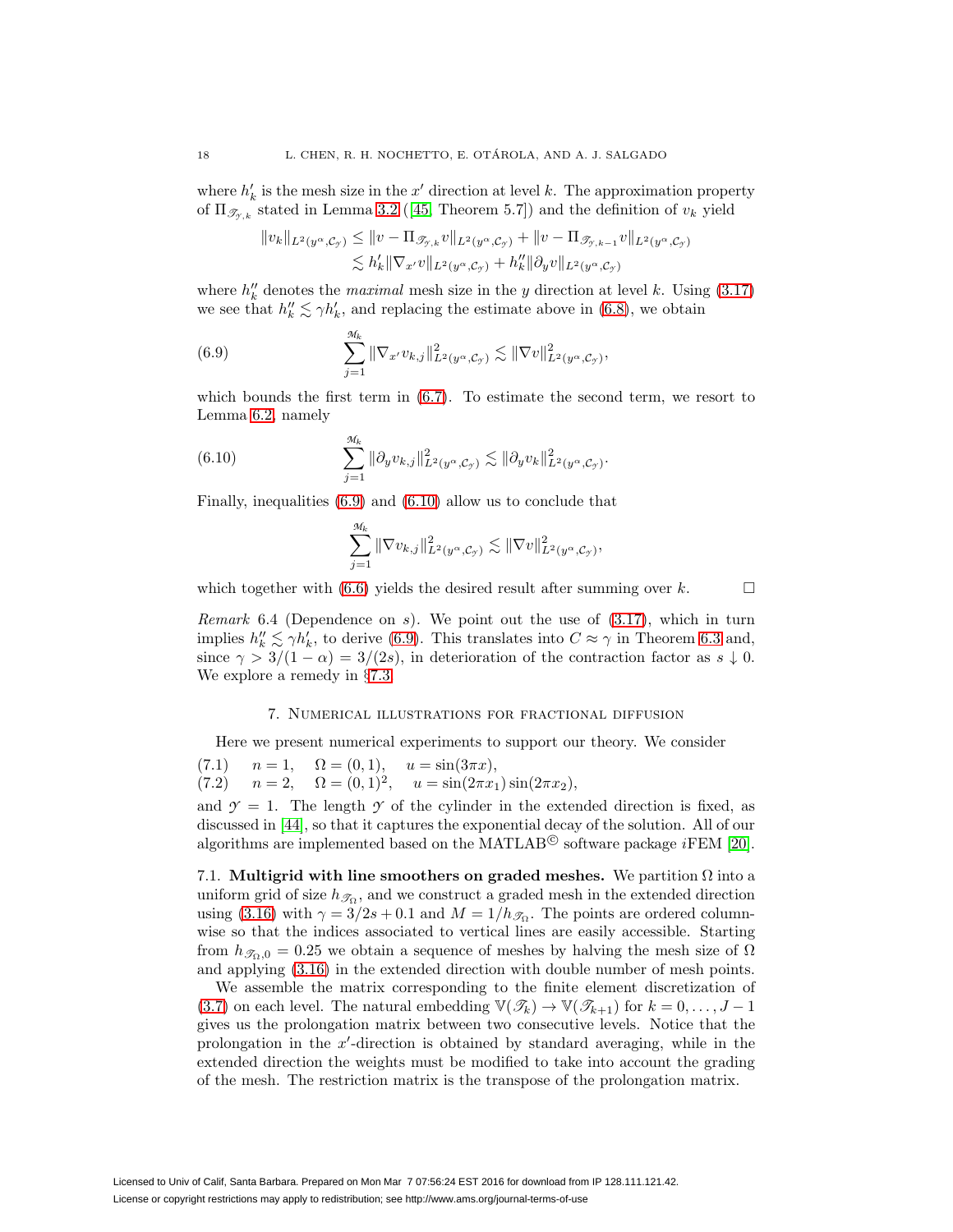As discussed in Section [6](#page-14-0) we must use vertical line smoothers to attain efficiency. The tri-diagonal sub-matrix corresponding to one vertical line is inverted exactly by the built-in direct solver in MATLAB<sup>©</sup>. Red-black ordering of the indices in the x -direction is used to further improve the efficiency of the line smoothers. We perform three pre- and post-smoothing steps. Starting from a zero initial guess we use as exit criterion that the  $\ell^2$ -norm of the relative residual is smaller than  $10^{-7}$ .

Tables [1](#page-18-0) and [2](#page-18-1) show the number of iterations for the implemented multigrid method for the one and two dimensional problems, respectively. As we see, the method converges almost uniformly with respect to the number of degrees of freedom. Notice that the number of iterations for  $s = 0.15$  is significantly larger than those for the remaining tested cases. This can be explained by the fact that, as Theorem [6.3](#page-16-5) states, the contraction factor depends on  $\gamma \approx 1/s$ , and thus we observe a preasymptotic regime where the number of iterations grows. This is exactly the case for the one dimensional problem, and we would expect a similar behavior in the two dimensional case. However, since the extended problem is now in three dimensions, the size of the problems grows rather quickly, and thus computational resources were not sufficient to deal with the cases  $h_{\mathscr{T}_{\Omega}} = \frac{1}{256}, \frac{1}{512}$ . In §[7.3](#page-19-0) we propose a modification of the graded mesh to address this issue.

<span id="page-18-0"></span>Table 1. Number of iterations for a multigrid method for the one dimensional fractional Laplacian using a line smoother in the extended direction. The mesh in  $\Omega$  is uniform of size  $h_{\mathscr{T}_{\Omega}}$ . The mesh in the extended direction is graded according to [\(3.16\)](#page-9-1).

| $h_{\mathscr{T}_{\Omega}}$ | <b>DOFs</b> | $s = 0.15$ | $s=0.3$ | $s=0.6$ | $s=0.8$ |
|----------------------------|-------------|------------|---------|---------|---------|
| $\frac{1}{16}$             | 289         |            | 6       | 5       | 5       |
| $\frac{1}{32}$             | 1,089       | 13         | g       | 6       |         |
| $\frac{1}{64}$             | 4,225       | 25         | 10      | 6       | 6       |
| $\frac{1}{128}$            | 16,641      | 33         | 11      | 6       | 6       |
| $\frac{1}{256}$            | 66,049      | 37         | 10      | 6       |         |
| $\frac{1}{512}$            | 263,169     | 38         | 10      | 6       |         |

<span id="page-18-1"></span>Table 2. Number of iterations for a multigrid method for the two dimensional fractional Laplacian using a line smoother in the extended direction. The mesh in  $\Omega$  is uniform of size  $h_{\mathscr{T}_{\Omega}}$ . The mesh in the extended direction is graded according to [\(3.16\)](#page-9-1).

| $h_{\mathscr{T}_{\Omega}}$ | <b>DOFs</b> | $s = 0.15$ | $s=0.3$ | $s=0.6$ | $s = 0.8$ |
|----------------------------|-------------|------------|---------|---------|-----------|
| $\frac{1}{16}$             | 4,913       | 10         |         |         |           |
| $rac{1}{32}$               | 35,937      | 19         |         |         |           |
| $rac{1}{64}$               | 274,625     | 34         | 9       |         |           |
| $\frac{1}{128}$            | 2,146,689   | 47         |         |         |           |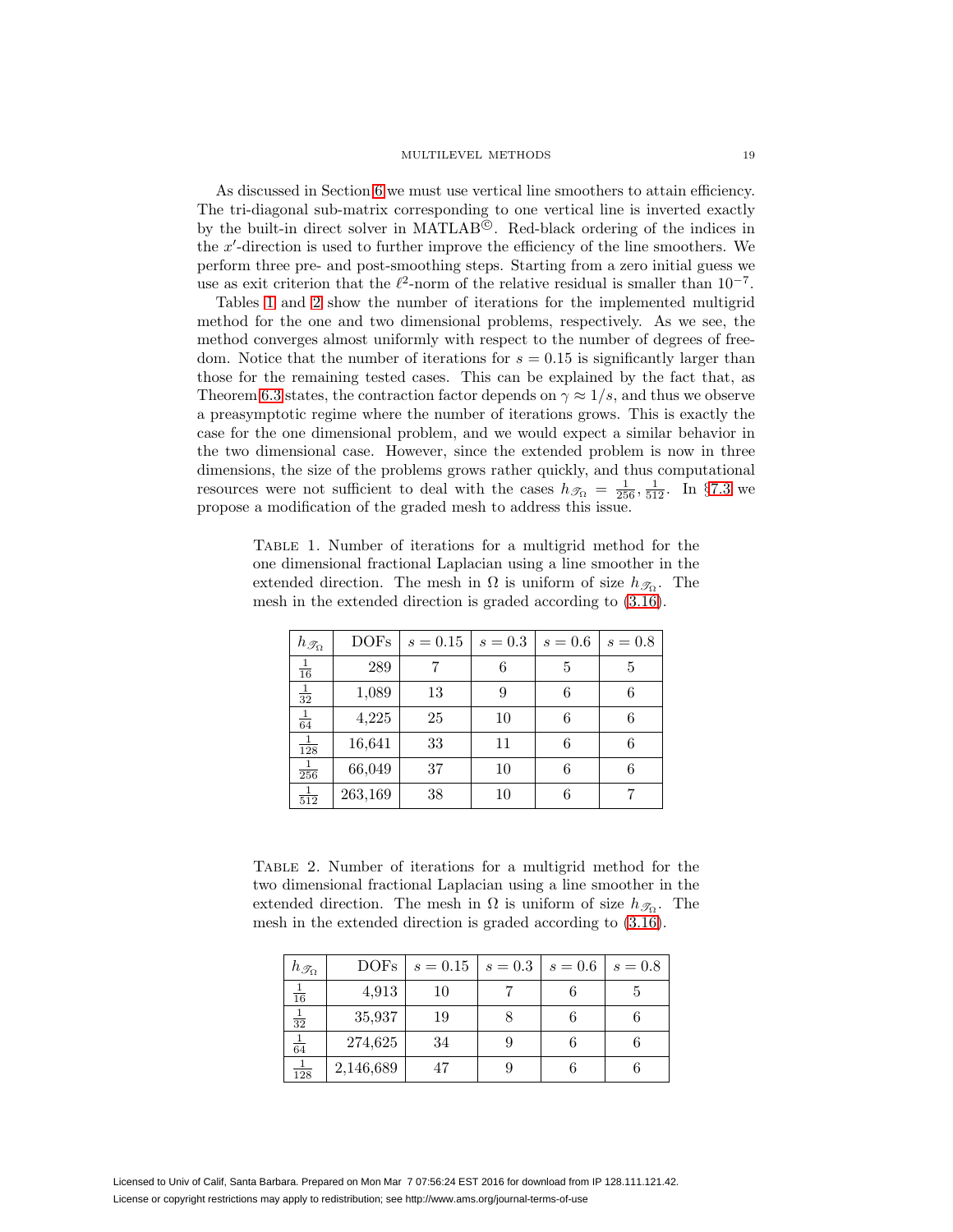We also tested a point Gauss-Seidel smoother for the one dimensional case  $\Omega =$ (0, 1). Except for the trivial case  $h_{\mathcal{T}_{\Omega}} = 1/16$ , the corresponding V-cycle is not able to achieve the desired accuracy in 200 iterations.

7.2. **Multigrid methods on quasi-uniform meshes.** Even though the approximation of the Caffarelli-Silvestre extension of the fractional Laplace operator on quasi-uniform meshes in the extended direction is suboptimal, let us use this problem to illustrate the convergence properties of the multilevel method, developed in Section [5,](#page-11-0) for general  $A_2$  weights. The setting is the same as in §[7.1,](#page-17-3) but we use quasi-uniform meshes and a point-wise Gauss-Seidel smoother. Tables [3](#page-19-1) and [4](#page-19-2) show the number of iterations with respect to the number of degrees of freedom and s. The convergence is almost uniform with respect to the number of unknowns as well as the parameter  $s \in (0,1)$ .

wise Gauss-Seidel smoothers on uniform meshes for the one dimensional fractional Laplacian.

<span id="page-19-1"></span>TABLE 3. Number of iterations for a multigrid method with point-

| $h_{\mathscr{T}_{\Omega}}$ | <b>DOFs</b> | $s = 0.15$ | $s=0.3$ | $s=0.6$ | $s=0.8$ |
|----------------------------|-------------|------------|---------|---------|---------|
| $\frac{1}{16}$             | 289         | 12         | 13      | 13      | 14      |
| $\frac{1}{32}$             | 1,089       | 15         | 15      | 15      | 17      |
| $\frac{1}{64}$             | 4,225       | 15         | 16      | 16      | 17      |
| $\frac{1}{128}$            | 16,641      | 15         | 16      | 16      | 18      |
| $\frac{1}{256}$            | 66,049      | 15         | 15      | 16      | 18      |
| $\frac{1}{512}$            | 263,169     | 15         | 15      | 16      | 18      |

TABLE 4. Number of iterations for a multigrid method with pointwise Gauss-Seidel smoothers on uniform meshes for the two dimensional fractional Laplacian.

<span id="page-19-2"></span>

| $h_{\mathscr{T}_{\Omega}}$ | <b>DOFs</b> | $s = 0.15$ | $s=0.3$ | $s=0.6$ | $s=0.8$ |
|----------------------------|-------------|------------|---------|---------|---------|
| $\frac{1}{16}$             | 4,913       | 13         | 12      | 13      | 15      |
| $\frac{1}{32}$             | 35,937      | 15         | 15      | 15      | 17      |
| $\frac{1}{64}$             | 274,625     | 15         | 16      | 16      | 18      |
| $\frac{1}{128}$            | 2,146,689   | 15         | 16      | 16      | 19      |

<span id="page-19-0"></span>7.3. **Modified mesh grading.** Examining the proof of Theorem [6.3,](#page-16-5) we realize that the critical step [\(6.9\)](#page-17-1) consists in the application of [\(3.17\)](#page-9-3), namely  $h''_k \lesssim \gamma h'_k$ , which deteriorates as s becomes small because  $\gamma > 3/(1-\alpha) = 3/(2s)$ . Numerically, this effect can be seen in Tables [1](#page-18-0) and [2,](#page-18-1) where, for instance, the number of iterations needed for  $s = 0.15$  is significantly larger than those for all the other tested values. As a result, the contraction rate of Theorem [6.3](#page-16-5) becomes  $1 - 1/(1 + C\gamma J)$ . Here we explore computationally how to overcome this issue. We construct a mesh such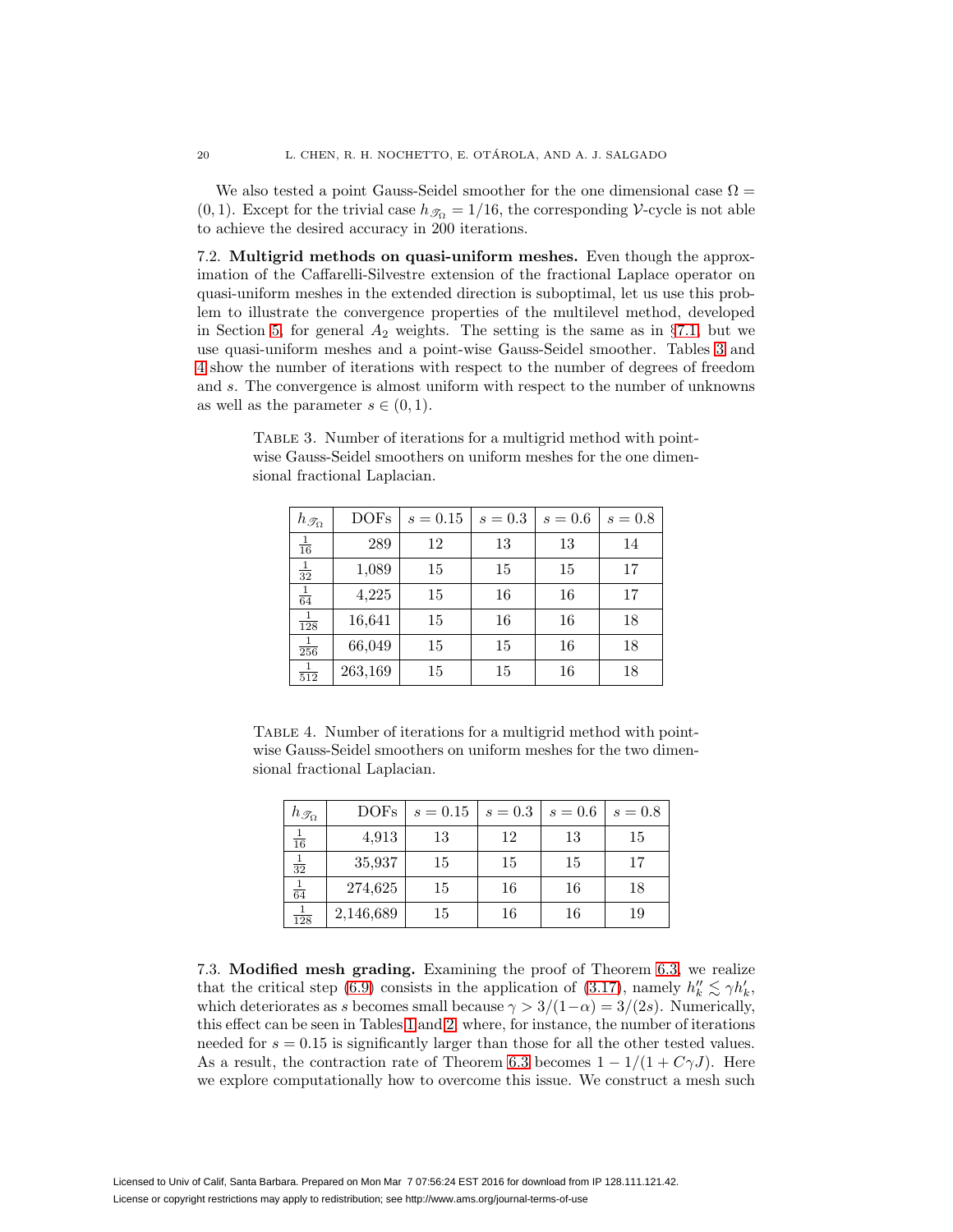that the maximum mesh size in the extended direction is uniformly bounded, with respect to  $s$ , by the uniform mesh size in the  $x'$ -direction without changing the ratio of degrees of freedom in  $\Omega$  and the extended direction by more than a constant.

Let us begin with some heuristics. To control the aspect ratio  $h''_k/h'_k$  uniformly on  $s \in (0, 1)$ , we may apply some extra refinements to the largest elements in the y direction, increasing the number of degrees of freedom of  $\mathscr{T}_{\gamma}$  just by a constant factor. We denote by  $\tilde{\mathcal{I}}_{\mathcal{Y}}$  the resulting mesh and we notice that  $\mathbb{V}(\mathcal{I}_{\mathcal{Y}}) \subset \mathbb{V}(\tilde{\mathcal{I}}_{\mathcal{Y}})$ . Thus, Galerkin orthogonality implies

$$
\|\nabla(v-V_{\tilde{\mathcal{F}}_{\mathcal{Y}}})\|_{L^2(y^{\alpha},\mathcal{C}_{\mathcal{Y}})} \leq \|\nabla(v-V_{\mathcal{F}_{\mathcal{Y}}})\|_{L^2(y^{\alpha},\mathcal{C}_{\mathcal{Y}})} \lesssim (\#\mathcal{F}_{\mathcal{Y}})^{-\frac{1}{n+1}} \approx (\#\tilde{\mathcal{F}}_{\mathcal{Y}})^{-\frac{1}{n+1}}.
$$

We build on this idea through a modification of the mapping function below.

Let  $F : (0,1) \to (0,\mathcal{Y})$  be an increasing and differentiable function such that  $F(0) = 0$  and  $F(1) = \gamma$ . By mapping a uniform grid of  $(0, 1)$  via the function F, we can construct a graded mesh with mesh points given by  $y_l = F(l/M)$  for  $l = 1, \ldots, M$ :  $F(\xi) = \gamma \xi^{\gamma}$  yields [\(3.16\)](#page-9-1) and a linear F gives a uniform grid. The mean value theorem implies

$$
y_{l+1} - y_l = \frac{F'(c_l)}{M} \le \frac{1}{M} \max \left\{ |F'(\xi)| : \xi \in \left[\frac{l}{M}, \frac{l+1}{M}\right] \right\},\
$$

which shows that the map of  $(3.16)$  is not uniformly bounded with respect to s.

For this reason, we instead consider the following construction: Let  $(\xi_*, y_*) \in$  $(0, 1)^2$ , which we will call the *transition point*, and define the mapping

$$
F(\xi) = y_{\star} \mathcal{Y}\left(\frac{\xi}{\xi_{\star}}\right)^{\gamma}, \ 0 < \xi \leq \xi_{\star}, \quad F(\xi) = \mathcal{Y}\left(\frac{1 - y_{\star}}{1 - \xi_{\star}}(\xi - \xi_{\star}) + y_{\star}\right), \ \xi_{\star} < \xi < 1.
$$

Over the interval  $(0, \xi_{\star})$  the mapping F defines the same type of graded mesh, but over  $(\xi_{\star}, 1)$  it defines a uniform mesh. Let us now choose the transition point to obtain a bound on the derivative of  $F$ . We have

<span id="page-20-0"></span>
$$
(7.3) \tF'(\xi) = \gamma \mathcal{Y} \frac{y_{\star}}{\xi_{\star}} \left(\frac{\xi}{\xi_{\star}}\right)^{\gamma - 1}, \ 0 < \xi \le \xi_{\star}, \quad F'(\xi) = \mathcal{Y} \frac{1 - y_{\star}}{1 - \xi_{\star}}, \ \xi_{\star} < \xi < 1,
$$

so that  $S := \max_{\xi \in [0,1]} |F'(\xi)| = \mathcal{I} \max \left\{ \gamma \frac{y_*}{\xi_*}, \frac{1-y_*}{1-\xi_*} \right\}$ . Given  $\xi_*$  we choose  $y_*$  to have  $\gamma_{\xi_{\star}}^{\underline{y}_{\star}} = \frac{1-y_{\star}}{1-\xi_{\star}},$  i.e.,  $y_{\star} = (1 + \gamma \frac{1-\xi_{\star}}{\xi_{\star}})^{-1}$ . This yields  $F \in C^{1}([0,1])$  and, more importantly,

$$
\mathcal{S} = \gamma \mathcal{Y} \frac{y_{\star}}{\xi_{\star}} = \mathcal{Y} \frac{\gamma}{\xi_{\star} + (1 - \xi_{\star})\gamma} \leq \mathcal{Y} \frac{1}{1 - \xi_{\star}}.
$$

We can now choose  $\xi_{\star}$  to gain control of S. For instance,  $\xi_{\star} = 0.5$  gives us that  $S \leq 2\gamma$ , and  $\xi_{\star} = 0.75$  gives us that  $S \leq 4\gamma$ . In the experiments presented below we choose  $\xi_{\star} = 0.75$ . The theory presented in Section [6](#page-14-0) still applies.

The modified graded meshes have asymptotically the same distribution of points near the bottom part of the cylinder, and so they are also capable of capturing the singular behavior of the solution  $\mathcal U$ . However, near the top part, the aspect ratio is uniformly controlled by a factor 4. The modified mesh is only applied for  $\gamma > 4$ . Therefore for  $s = 0.3, 0.6$  and 0.8, no modification is needed in the original mesh.

Upon constructing a mesh with this modification, we can develop a  $\mathcal{V}$ -cycle multigrid solver with vertical line smoothers. Comparisons of this approach with the setting of §[7.1](#page-17-3) are shown in Tables [5](#page-21-4) and [6.](#page-21-5) From them we can conclude that the strong anisotropic behavior of the mesh grading [\(3.16\)](#page-9-1) affects the performance of the  $\nu$ -cycle multigrid with vertical line smoothers. For the original graded meshes,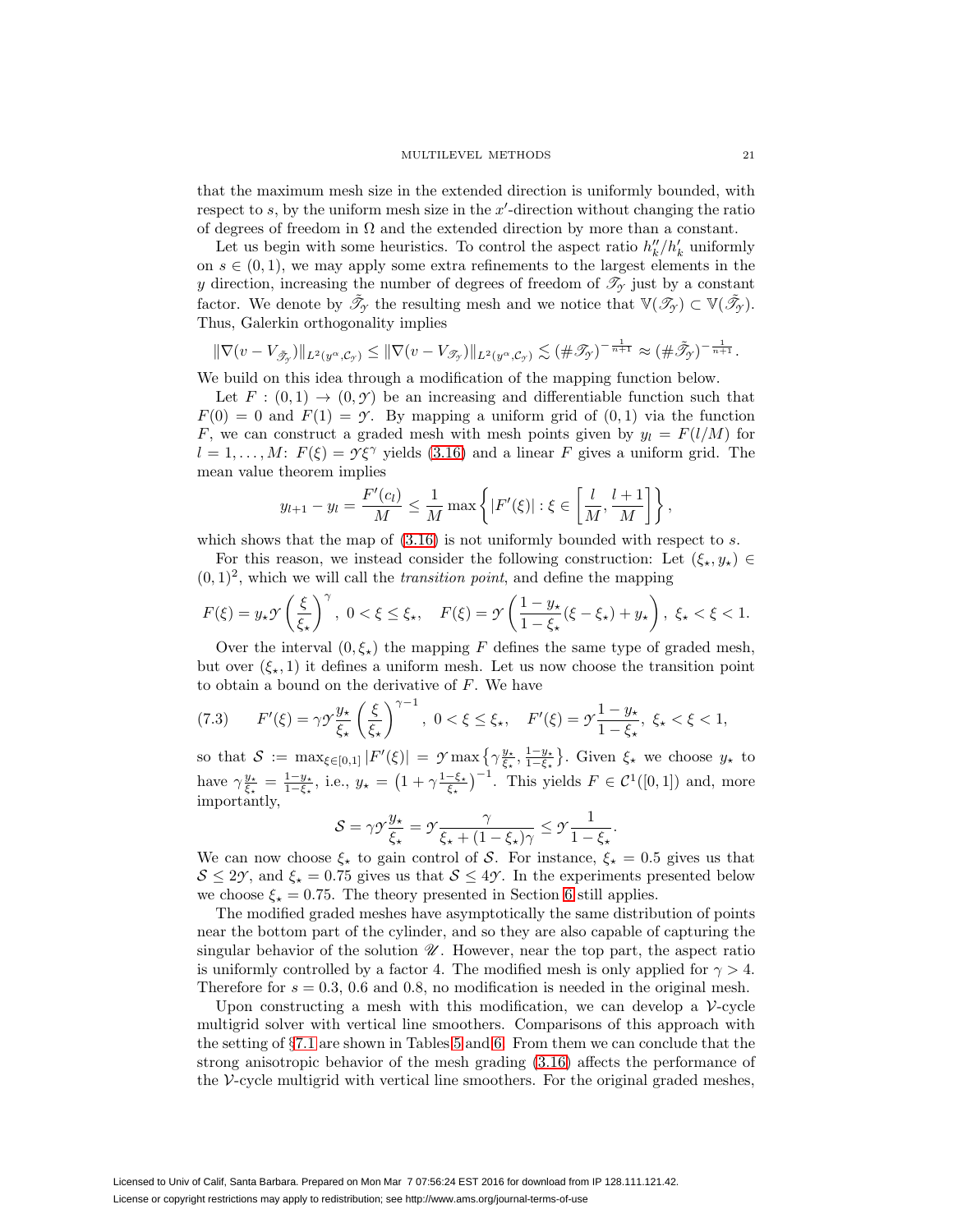there is a preasymptotic regime where the number of iterations increases faster than  $log J$ . The modification of the mesh proposed in [\(7.3\)](#page-20-0) allows us to obtain an almost uniform number of iterations for all problem sizes without sacrificing the near optimal order of convergence of the method.

<span id="page-21-4"></span>Table 5. Comparison of the multilevel solver with vertical line smoother over two graded meshes for the one dimensional fractional Laplacian,  $s = 0.15$ . Legends: The original mesh, given by [\(3.16\)](#page-9-1), is denoted by o, whereas the modification proposed in [\(7.3\)](#page-20-0) is denoted by m;  $I$  – iterations,  $E$  – error in the energy norm.

| $h_{\mathscr{T}_{\Omega}}$ | <b>DOFs</b> | I(o) | I(m) | E(o)   | E(m)   |
|----------------------------|-------------|------|------|--------|--------|
| $\frac{1}{16}$             | 289         | 7    | 7    | 0.1556 | 0.1739 |
| $\frac{1}{32}$             | 1,089       | 13   | 9    | 0.0828 | 0.0937 |
| $\frac{1}{64}$             | 4,225       | 25   | 10   | 0.0426 | 0.0485 |
| 1<br>128                   | 16,641      | 33   | 10   | 0.0216 | 0.0246 |
| $\frac{1}{256}$            | 66,049      | 37   | 11   | 0.0109 | 0.0124 |
| 1.<br>512                  | 263,169     | 38   | 11   | 0.0055 | 0.0062 |

<span id="page-21-5"></span>Table 6. Comparison of the multilevel solver with vertical line smoother over two graded meshes for the two dimensional fractional Laplacian,  $s = 0.15$ . Legends: The original mesh, given by [\(3.16\)](#page-9-1), is denoted by o, whereas the modification proposed in [\(7.3\)](#page-20-0) is denoted by m;  $I$  – iterations,  $E$  – error in the energy norm.

| $h_{\mathscr{T}_{\Omega}}$ | <b>DOFs</b> | I(o) | I(m) | E(o)   | E(m)   |
|----------------------------|-------------|------|------|--------|--------|
| $\frac{1}{16}$             | 4,913       | 10   | 8    | 0.1070 | 0.1198 |
| $\frac{1}{32}$             | 35,937      | 19   | 11   | 0.0570 | 0.0646 |
| $\frac{1}{64}$             | 274,625     | 34   | 12   | 0.0294 | 0.0334 |
| $\frac{1}{128}$            | 2,146,689   | 47   | 13   | 0.0149 | 0.0170 |

#### **REFERENCES**

- <span id="page-21-3"></span>[1] T. Apel and J. Schöberl, *Multigrid methods for anisotropic edge refinement*, SIAM J. Numer. Anal. **40** (2002), no. 5, 1993–2006 (electronic), DOI 10.1137/S0036142900375414. M[R1950630](http://www.ams.org/mathscinet-getitem?mr=1950630) [\(2003m:65225\)](http://www.ams.org/mathscinet-getitem?mr=1950630)
- <span id="page-21-2"></span>[2] D. Arroyo, A. Bespalov, and N. Heuer, On the finite element method for elliptic problems with degenerate and singular coefficients, Math. Comp. **76** (2007), no. 258, 509–537, DOI 10.1090/S0025-5718-06-01910-7. M[R2291826 \(2008e:65336\)](http://www.ams.org/mathscinet-getitem?mr=2291826)
- <span id="page-21-0"></span>[3] P. W. Bates, On some nonlocal evolution equations arising in materials science, Nonlinear dynamics and evolution equations, Fields Inst. Commun., vol. 48, Amer. Math. Soc., Providence, RI, 2006, pp. 13–52. M[R2223347 \(2007g:35097\)](http://www.ams.org/mathscinet-getitem?mr=2223347)
- <span id="page-21-1"></span>[4] Z. Belhachmi, C. Bernardi, and S. Deparis, Weighted Clément operator and application to the finite element discretization of the axisymmetric Stokes problem, Numer. Math. **105** (2006), no. 2, 217–247, DOI 10.1007/s00211-006-0039-9. M[R2262757 \(2008c:65310\)](http://www.ams.org/mathscinet-getitem?mr=2262757)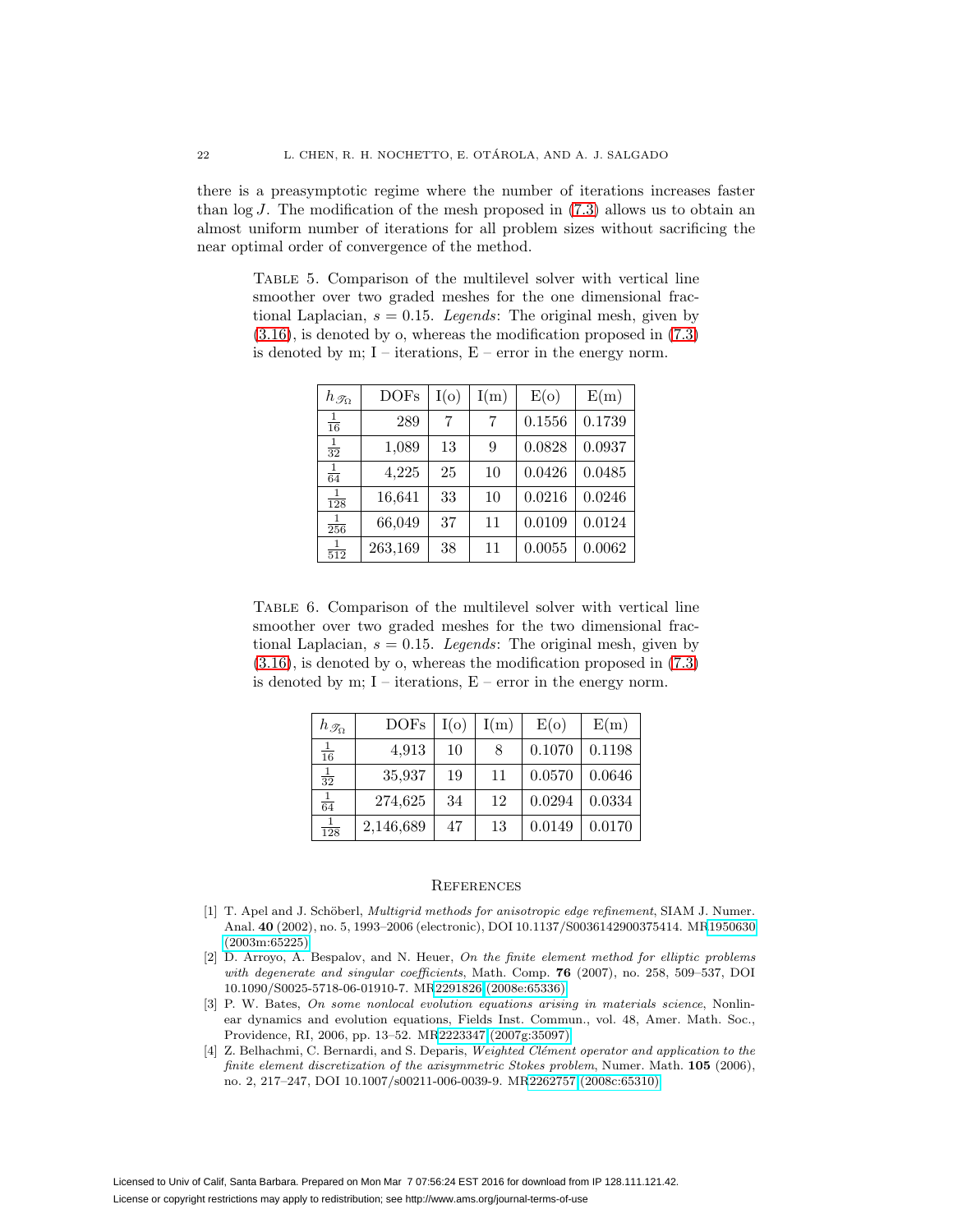- <span id="page-22-8"></span>[5] M. Š. Birman and M. Z. Solomjak, Spektralnaya teoriya samosopryazhennykh operatorov v gilbertovom prostranstve (Russian), Leningrad. Univ., Leningrad, 1980. M[R609148](http://www.ams.org/mathscinet-getitem?mr=609148) [\(82k:47001\)](http://www.ams.org/mathscinet-getitem?mr=609148)
- <span id="page-22-7"></span>[6] A. Bonito and J. E. Pasciak, Numerical approximation of fractional powers of elliptic operators, Math. Comp. **84** (2015), no. 295, 2083–2110, DOI 10.1090/S0025-5718-2015-02937-8. M[R3356020](http://www.ams.org/mathscinet-getitem?mr=3356020)
- <span id="page-22-16"></span>[7] J. H. Bramble and J. E. Pasciak, New convergence estimates for multigrid algorithms, Math. Comp. **49** (1987), no. 180, 311–329, DOI 10.2307/2008314. M[R906174 \(89b:65234\)](http://www.ams.org/mathscinet-getitem?mr=906174)
- <span id="page-22-11"></span>[8] J. H. Bramble, J. E. Pasciak, J. P. Wang, and J. Xu, Convergence estimates for multigrid algorithms without regularity assumptions, Math. Comp. **57** (1991), no. 195, 23–45, DOI 10.2307/2938661. M[R1079008 \(91m:65158\)](http://www.ams.org/mathscinet-getitem?mr=1079008)
- <span id="page-22-12"></span>[9] J. H. Bramble, J. E. Pasciak, J. P. Wang, and J. Xu, Convergence estimates for product iterative methods with applications to domain decomposition, Math. Comp. **57** (1991), no. 195, 1–21, DOI 10.2307/2938660. M[R1090464 \(92d:65094\)](http://www.ams.org/mathscinet-getitem?mr=1090464)
- <span id="page-22-17"></span>[10] J. H. Bramble and X. Zhang, The analysis of multigrid methods, Handbook of numerical analysis, Vol. VII, Handb. Numer. Anal., VII, North-Holland, Amsterdam, 2000, pp. 173– 415. M[R1804746 \(2001m:65183\)](http://www.ams.org/mathscinet-getitem?mr=1804746)
- <span id="page-22-13"></span>[11] J. H. Bramble and X. Zhang, Uniform convergence of the multigrid V -cycle for an anisotropic problem, Math. Comp. **70** (2001), no. 234, 453–470, DOI 10.1090/S0025-5718-00-01222-9. M[R1709148 \(2001g:65134\)](http://www.ams.org/mathscinet-getitem?mr=1709148)
- <span id="page-22-9"></span>[12] A. Brandt, Multi-level adaptive solutions to boundary-value problems, Math. Comp. **31** (1977), no. 138, 333–390. M[R0431719 \(55 #4714\)](http://www.ams.org/mathscinet-getitem?mr=0431719)
- <span id="page-22-10"></span>[13] A. Brandt, Multigrid Techniques: 1984 Guide with Applications to Fluid Dynamics, GMD-Studien [GMD Studies], vol. 85, Gesellschaft für Mathematik und Datenverarbeitung mbH, St. Augustin, 1984. M[R772748 \(87c:65139b\)](http://www.ams.org/mathscinet-getitem?mr=772748)
- <span id="page-22-14"></span>[14] S. C. Brenner and L. R. Scott, The Mathematical Theory of Finite Element Methods, 3rd ed., Texts in Applied Mathematics, vol. 15, Springer, New York, 2008. M[R2373954 \(2008m:65001\)](http://www.ams.org/mathscinet-getitem?mr=2373954)
- <span id="page-22-0"></span>[15] A. Bueno-Orovio, D. Kay, V. Grau, B. Rodriguez, and K. Burrage, Fractional diffusion models of cardiac electrical propagation: role of structural heterogeneity in dispersion of repolarization, J. R. Soc. Interface, 11(97), 2014.
- <span id="page-22-4"></span>[16] X. Cabré and Y. Sire, Nonlinear equations for fractional Laplacians II: Existence, uniqueness, and qualitative properties of solutions, Trans. Amer. Math. Soc. **367** (2015), no. 2, 911–941, DOI 10.1090/S0002-9947-2014-05906-0. M[R3280032](http://www.ams.org/mathscinet-getitem?mr=3280032)
- <span id="page-22-5"></span>[17] L. Caffarelli and L. Silvestre, An extension problem related to the fractional Laplacian, Comm. Partial Differential Equations **32** (2007), no. 7-9, 1245–1260, DOI 10.1080/03605300600987306. M[R2354493 \(2009k:35096\)](http://www.ams.org/mathscinet-getitem?mr=2354493)
- <span id="page-22-6"></span>[18] A. Capella, J. Dávila, L. Dupaigne, and Y. Sire, Regularity of radial extremal solutions for some non-local semilinear equations, Comm. Partial Differential Equations **36** (2011), no. 8, 1353–1384, DOI 10.1080/03605302.2011.562954. M[R2825595 \(2012h:35361\)](http://www.ams.org/mathscinet-getitem?mr=2825595)
- <span id="page-22-1"></span>[19] P. Carr, H. Geman, D. B. Madan, and M. Yor, The fine structure of asset returns: An empirical investigation, Journal of Business, **75** (2002), 305–33.
- <span id="page-22-20"></span>[20] L. Chen, iFEM: An integrated finite element methods package in matlab, Technical report, University of California at Irvine, 2009.
- <span id="page-22-18"></span>[21] L. Chen, Deriving the X-Z identity from auxiliary space method, Domain decomposition methods in science and engineering XIX, Lect. Notes Comput. Sci. Eng., vol. 78, Springer, Heidelberg, 2011, pp. 309–316, DOI 10.1007/978-3-642-11304-8 35. M[R2867674](http://www.ams.org/mathscinet-getitem?mr=2867674)
- <span id="page-22-2"></span>[22] W. Chen, A speculative study of 2/3-order fractional laplacian modeling of turbulence: Some thoughts and conjectures, Chaos **16** (2006), no. 2, 1–11.
- <span id="page-22-19"></span>[23] D. Cho, J. Xu, and L. Zikatanov, New estimates for the rate of convergence of the method of subspace corrections, Numer. Math. Theory Methods Appl. **1** (2008), no. 1, 44–56. M[R2401666 \(2009b:65077\)](http://www.ams.org/mathscinet-getitem?mr=2401666)
- <span id="page-22-15"></span>[24] P. G. Ciarlet, The Finite Element Method for Elliptic Problems, Classics in Applied Mathematics, vol. 40, Society for Industrial and Applied Mathematics (SIAM), Philadelphia, PA, 2002. Reprint of the 1978 original [North-Holland, Amsterdam; MR0520174 (58 #25001)]. M[R1930132](http://www.ams.org/mathscinet-getitem?mr=1930132)
- <span id="page-22-3"></span>[25] J. Cushman and T. Glinn, Nonlocal dispersion in media with continuously evolving scales of heterogeneity, Trans. Porous Media **13** (1993), 123–138.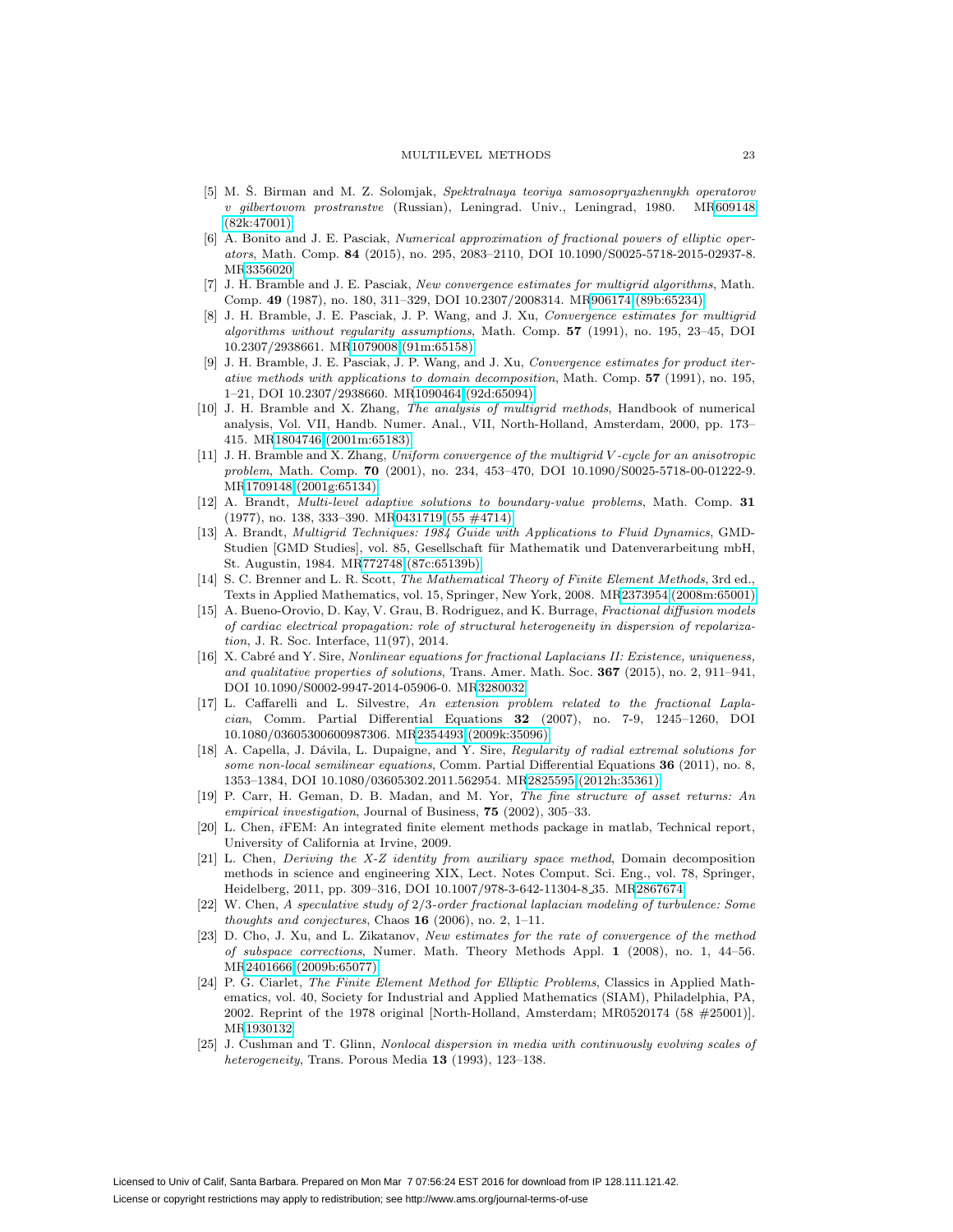- <span id="page-23-5"></span>[26] Q. Du, M. Gunzburger, R. B. Lehoucq, and K. Zhou, Analysis of the volume-constrained peridynamic Navier equation of linear elasticity, J. Elasticity **113** (2013), no. 2, 193–217, DOI 10.1007/s10659-012-9418-x. M[R3102595](http://www.ams.org/mathscinet-getitem?mr=3102595)
- <span id="page-23-4"></span>[27] G. Duvaut and J.-L. Lions, Inequalities in Mechanics and Physics, translated from the French by C. W. John, Grundlehren der Mathematischen Wissenschaften, 219, Springer-Verlag, Berlin-New York, 1976. M[R0521262 \(58 #25191\)](http://www.ams.org/mathscinet-getitem?mr=0521262)
- <span id="page-23-7"></span>[28] A. C. Eringen, Nonlocal Continuum Field Theories, Springer-Verlag, New York, 2002. M[R1918950 \(2003m:74003\)](http://www.ams.org/mathscinet-getitem?mr=1918950)
- <span id="page-23-19"></span>[29] A. Ern and J.-L. Guermond, Theory and Practice of Finite Elements, Applied Mathematical Sciences, vol. 159, Springer-Verlag, New York, 2004. M[R2050138 \(2005d:65002\)](http://www.ams.org/mathscinet-getitem?mr=2050138)
- <span id="page-23-0"></span>[30] E. B. Fabes, C. E. Kenig, and R. P. Serapioni, The local regularity of solutions of degenerate elliptic equations, Comm. Partial Differential Equations **7** (1982), no. 1, 77–116, DOI 10.1080/03605308208820218. M[R643158 \(84i:35070\)](http://www.ams.org/mathscinet-getitem?mr=643158)
- <span id="page-23-2"></span>[31] P. Gatto and J. S. Hesthaven, Numerical approximation of the fractional Laplacian via hpfinite elements, with an application to image denoising, J. Sci. Comput. **65** (2015), no. 1, 249–270, DOI 10.1007/s10915-014-9959-1. M[R3394445](http://www.ams.org/mathscinet-getitem?mr=3394445)
- <span id="page-23-3"></span>[32] G. Gilboa and S. Osher, Nonlocal operators with applications to image processing, Multiscale Model. Simul. **7** (2008), no. 3, 1005–1028, DOI 10.1137/070698592. M[R2480109](http://www.ams.org/mathscinet-getitem?mr=2480109) [\(2010b:94006\)](http://www.ams.org/mathscinet-getitem?mr=2480109)
- <span id="page-23-17"></span>[33] V. Gol'dshtein and A. Ukhlov, Weighted Sobolev spaces and embedding theorems, Trans. Amer. Math. Soc. **361** (2009), no. 7, 3829–3850, DOI 10.1090/S0002-9947-09-04615-7. M[R2491902 \(2010b:46068\)](http://www.ams.org/mathscinet-getitem?mr=2491902)
- <span id="page-23-18"></span>[34] J. Gopalakrishnan and J. E. Pasciak, The convergence of V-cycle multigrid algorithms for axisymmetric Laplace and Maxwell equations, Math. Comp. **75** (2006), no. 256, 1697–1719 (electronic), DOI 10.1090/S0025-5718-06-01884-9. M[R2240631 \(2007g:65116\)](http://www.ams.org/mathscinet-getitem?mr=2240631)
- <span id="page-23-14"></span>[35] L. Greengard and V. Rokhlin, A fast algorithm for particle simulations, J. Comput. Phys. **73** (1987), no. 2, 325–348, DOI 10.1016/0021-9991(87)90140-9. M[R918448 \(88k:82007\)](http://www.ams.org/mathscinet-getitem?mr=918448)
- <span id="page-23-13"></span>[36] M. Griebel, K. Scherer, and A. Schweitzer, Robust norm equivalencies for diffusion problems, Math. Comp. **76** (2007), no. 259, 1141–1161 (electronic), DOI 10.1090/S0025-5718-07-01973- 4. M[R2299769 \(2008d:65149\)](http://www.ams.org/mathscinet-getitem?mr=2299769)
- <span id="page-23-9"></span>[37] W. Hackbusch, Multigrid Methods and Applications, Springer Series in Computational Mathematics, vol. 4, Springer-Verlag, Berlin, 1985. M[R814495 \(87e:65082\)](http://www.ams.org/mathscinet-getitem?mr=814495)
- <span id="page-23-20"></span>[38] W. Hackbusch, The frequency decomposition multi-grid method. I. Application to anisotropic equations, Numer. Math. **56** (1989), no. 2-3, 229–245, DOI 10.1007/BF01409786. M[R1018302](http://www.ams.org/mathscinet-getitem?mr=1018302) [\(90i:65212\)](http://www.ams.org/mathscinet-getitem?mr=1018302)
- <span id="page-23-15"></span>[39] W. Hackbusch, A sparse matrix arithmetic based on H-matrices. I. Introduction to Hmatrices, Computing **62** (1999), no. 2, 89–108, DOI 10.1007/s006070050015. M[R1694265](http://www.ams.org/mathscinet-getitem?mr=1694265) [\(2000c:65039\)](http://www.ams.org/mathscinet-getitem?mr=1694265)
- <span id="page-23-16"></span>[40] H. Harbrecht and R. Schneider, Rapid solution of boundary integral equations by wavelet Galerkin schemes, Multiscale, nonlinear and adaptive approximation, Springer, Berlin, 2009, pp. 249–294, DOI 10.1007/978-3-642-03413-8 8. M[R2648376 \(2011k:65170\)](http://www.ams.org/mathscinet-getitem?mr=2648376)
- <span id="page-23-11"></span>[41] T. P. Hytönen, The sharp weighted bound for general Calderón-Zygmund operators, Ann. of Math. (2) **175** (2012), no. 3, 1473–1506, DOI 10.4007/annals.2012.175.3.9. M[R2912709](http://www.ams.org/mathscinet-getitem?mr=2912709)
- <span id="page-23-8"></span>[42] N. S. Landkof, Foundations of Modern Potential Theory, translated from the Russian by A. P. Doohovskoy, Die Grundlehren der mathematischen Wissenschaften, Band 180, Springer-Verlag, New York-Heidelberg, 1972. M[R0350027 \(50 #2520\)](http://www.ams.org/mathscinet-getitem?mr=0350027)
- <span id="page-23-12"></span>[43] B. Muckenhoupt, *Weighted norm inequalities for the Hardy maximal function*, Trans. Amer. Math. Soc. **165** (1972), 207–226. M[R0293384 \(45 #2461\)](http://www.ams.org/mathscinet-getitem?mr=0293384)
- <span id="page-23-1"></span>[44] R. H. Nochetto, E. Otárola, and A. J. Salgado, A PDE approach to fractional diffusion in general domains: a priori error analysis, Found. Comput. Math. **15** (2015), no. 3, 733–791, DOI 10.1007/s10208-014-9208-x. M[R3348172](http://www.ams.org/mathscinet-getitem?mr=3348172)
- <span id="page-23-10"></span>[45] R. H. Nochetto, E. Otárola, and A. J. Salgado, Piecewise polynomial interpolation in Muckenhoupt weighted Sobolev spaces and applications, Numer. Math. **132** (2016), no. 1, 85–130, DOI 10.1007/s00211-015-0709-6. M[R3439216](http://www.ams.org/mathscinet-getitem?mr=3439216)
- <span id="page-23-6"></span>[46] S. A. Silling, Reformulation of elasticity theory for discontinuities and long-range forces, J. Mech. Phys. Solids **48** (2000), no. 1, 175–209, DOI 10.1016/S0022-5096(99)00029-0. M[R1727557 \(2000i:74008\)](http://www.ams.org/mathscinet-getitem?mr=1727557)